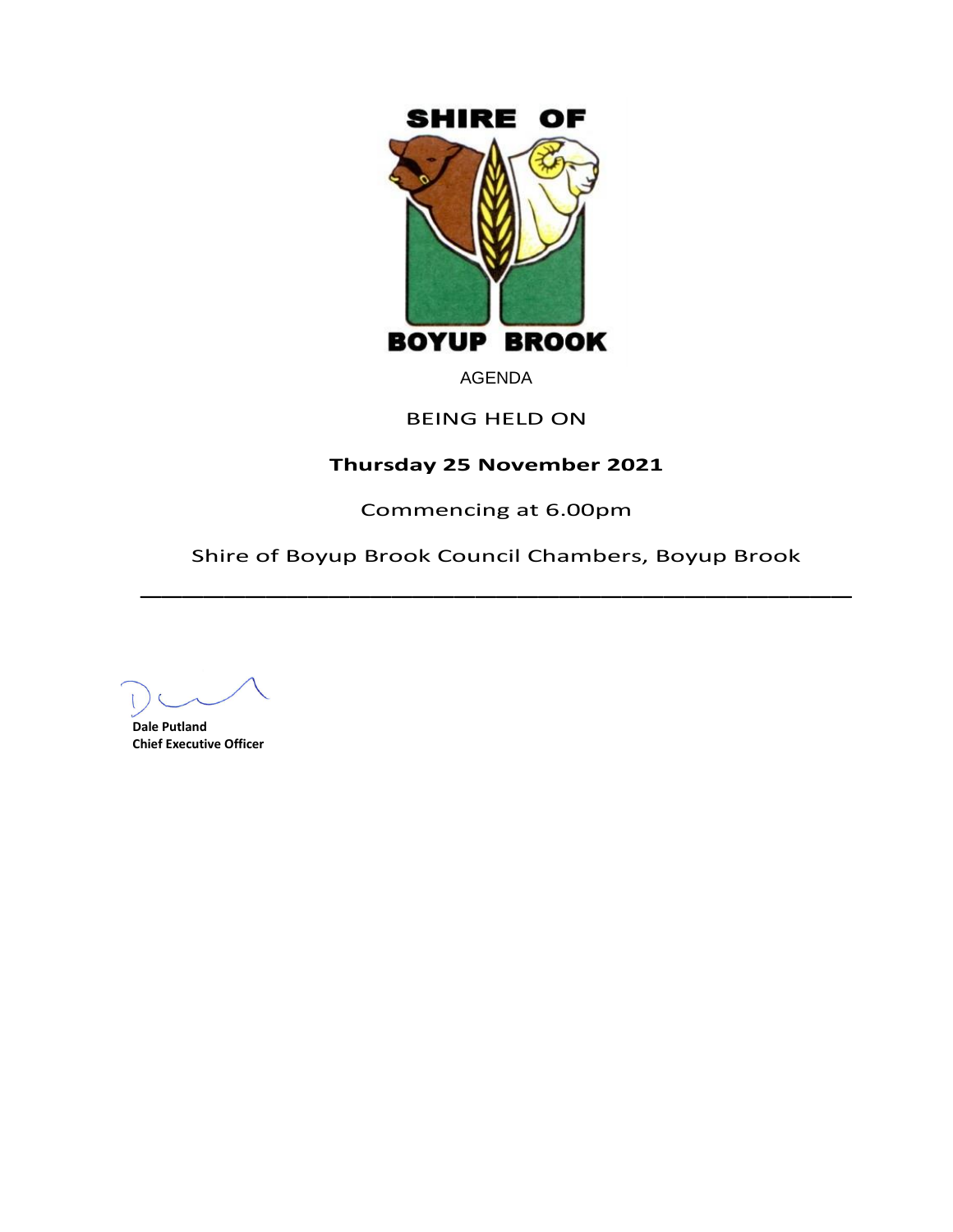#### **TABLE OF CONTENTS**

| 1.                                                                          |  |
|-----------------------------------------------------------------------------|--|
| RECORD OF ATTENDANCE/APOLOGIES/LEAVE OF ABSENCE PREVIOUSLY APPROVED 3<br>2. |  |
| RESPONSE TO PREVIOUS PUBLIC QUESTIONS TAKEN ON NOTICE 3<br>3.               |  |
| 4.                                                                          |  |
| 5.                                                                          |  |
| 6.                                                                          |  |
| 7.<br>7.1<br>7.2<br>7.3                                                     |  |
| 8.                                                                          |  |
| 9.                                                                          |  |
| 10.1                                                                        |  |
| 10.2<br>10.2.1<br>10.2.2                                                    |  |
| 10.3<br>10.3.1                                                              |  |
| 10.4<br>10.4.1<br>10.4.2                                                    |  |
|                                                                             |  |
|                                                                             |  |
| 13 URGENT BUSINESS BY APPROVAL OF THE PRESIDENT OR A MAJORITY OF  23        |  |
| <b>COUNCILLORS PRESENT</b>                                                  |  |
|                                                                             |  |
| 15                                                                          |  |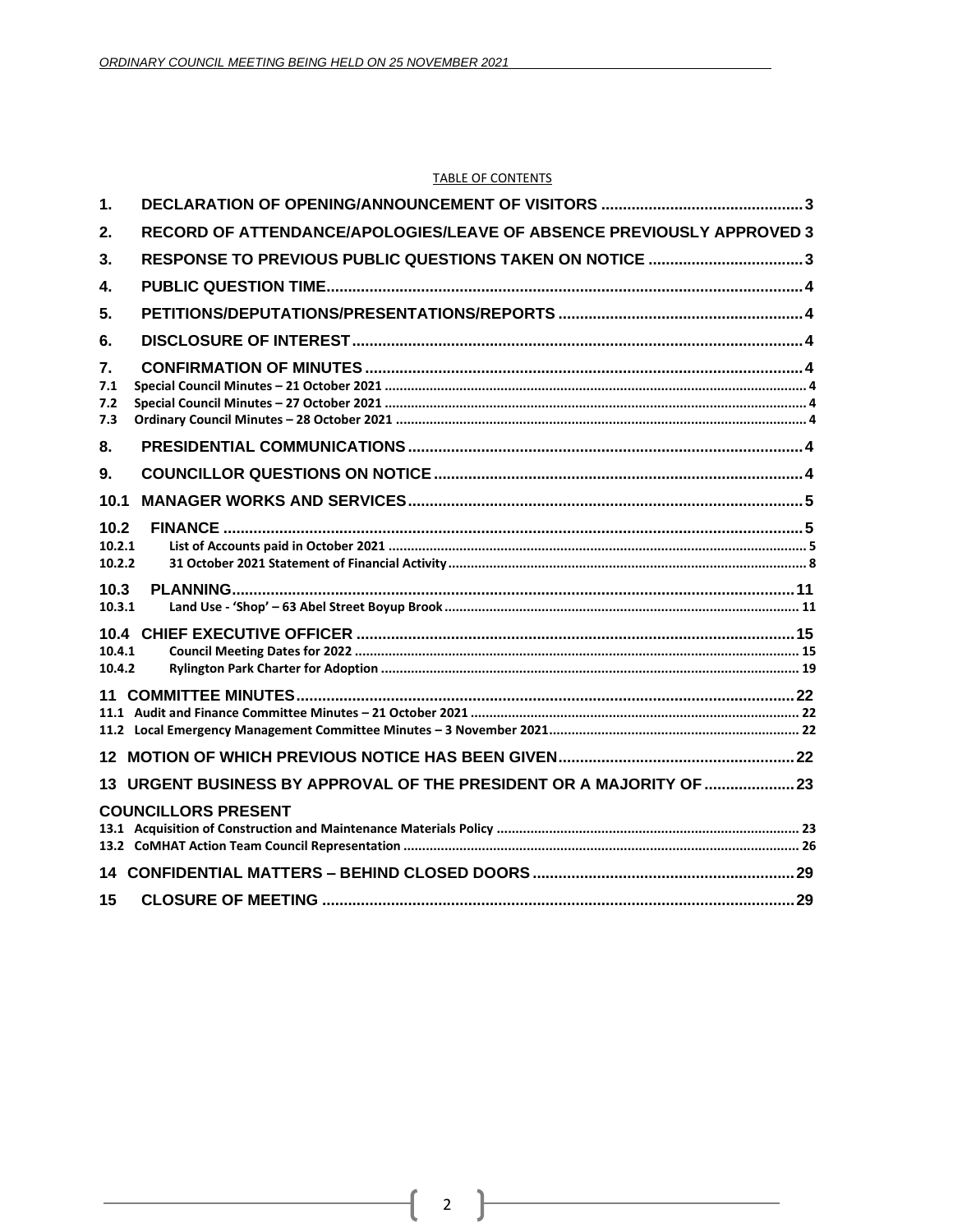## <span id="page-2-0"></span>**1. DECLARATION OF OPENING/ANNOUNCEMENT OF VISITORS**

*We acknowledge and pay our respects to the traditional custodians of the land on which we meet and work.*

> Kevin J Moir Adrian Price

## <span id="page-2-1"></span>**2. RECORD OF ATTENDANCE/APOLOGIES/LEAVE OF ABSENCE PREVIOUSLY APPROVED**

| PRESENT: | <b>Shire President</b>        | <b>Richard Walker</b>   |
|----------|-------------------------------|-------------------------|
|          | <b>Deputy Shire President</b> | Helen O'Connell         |
|          | Councillor                    | Sarah Alexander         |
|          |                               | Steele Alexander        |
|          |                               | <b>Charles Caldwell</b> |
|          |                               | Philippe Kaltenrieder   |
|          |                               | Darren E King           |

| <b>Chief Executive Officer</b> | Dale Putland |
|--------------------------------|--------------|
| Manager Works & Services       | Wayne Butler |
| <b>Finance Manager</b>         | Ben Robinson |
| Executive Assistant            | Maria Lane   |

LEAVE OF ABSENCE: APOLOGIES:

MEMBERS OF PUBLIC:

## <span id="page-2-2"></span>**3. RESPONSE TO PREVIOUS PUBLIC QUESTIONS TAKEN ON NOTICE**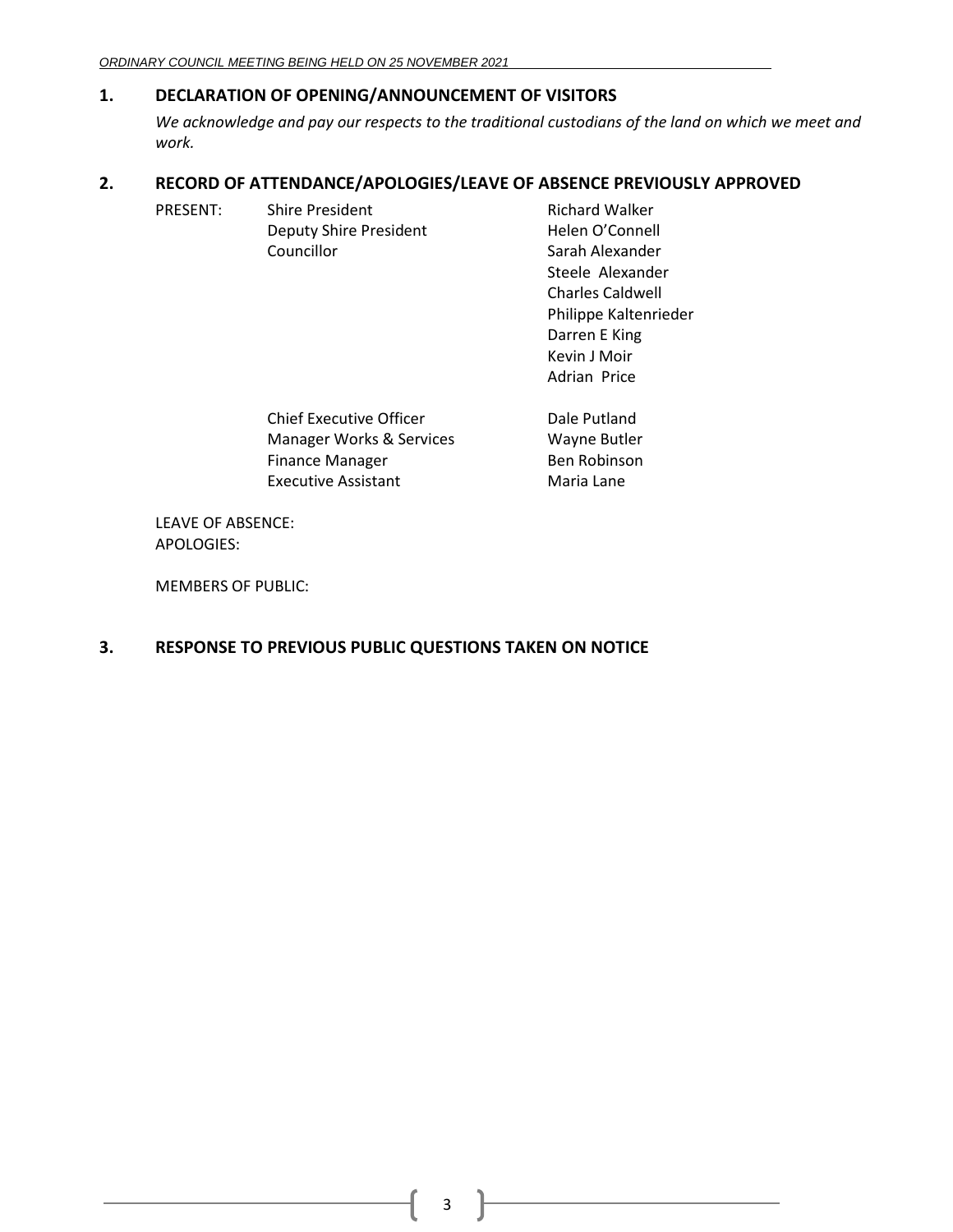- <span id="page-3-0"></span>**4. PUBLIC QUESTION TIME**
- <span id="page-3-1"></span>**5. PETITIONS/DEPUTATIONS/PRESENTATIONS/REPORTS**
- <span id="page-3-2"></span>**6. DISCLOSURE OF INTEREST**
- <span id="page-3-4"></span><span id="page-3-3"></span>**7. CONFIRMATION OF MINUTES**
	- **7.1 Special Council Minutes – 21 October 2021**

### **OFFICER RECOMMENDATION – ITEM 7.1**

**That the minutes of the Special Council Meeting held on Thursday 21 October 2021 be confirmed as an accurate record.**

<span id="page-3-5"></span>**7.2 Special Council Minutes – 27 October 2021**

### **OFFICER RECOMMENDATION – ITEM 7.2**

**That the minutes of the Special Council Meeting held on Wednesday 27 October 2021 be confirmed as an accurate record.**

<span id="page-3-6"></span>**7.3 Ordinary Council Minutes – 28 October 2021**

### **OFFICER RECOMMENDATION – ITEM 7.3**

**That the minutes of the Ordinary Council Meeting held on Thursday 28 October 2021 be confirmed as an accurate record.**

- <span id="page-3-7"></span>**8. PRESIDENTIAL COMMUNICATIONS**
- <span id="page-3-8"></span>**9. COUNCILLOR QUESTIONS ON NOTICE**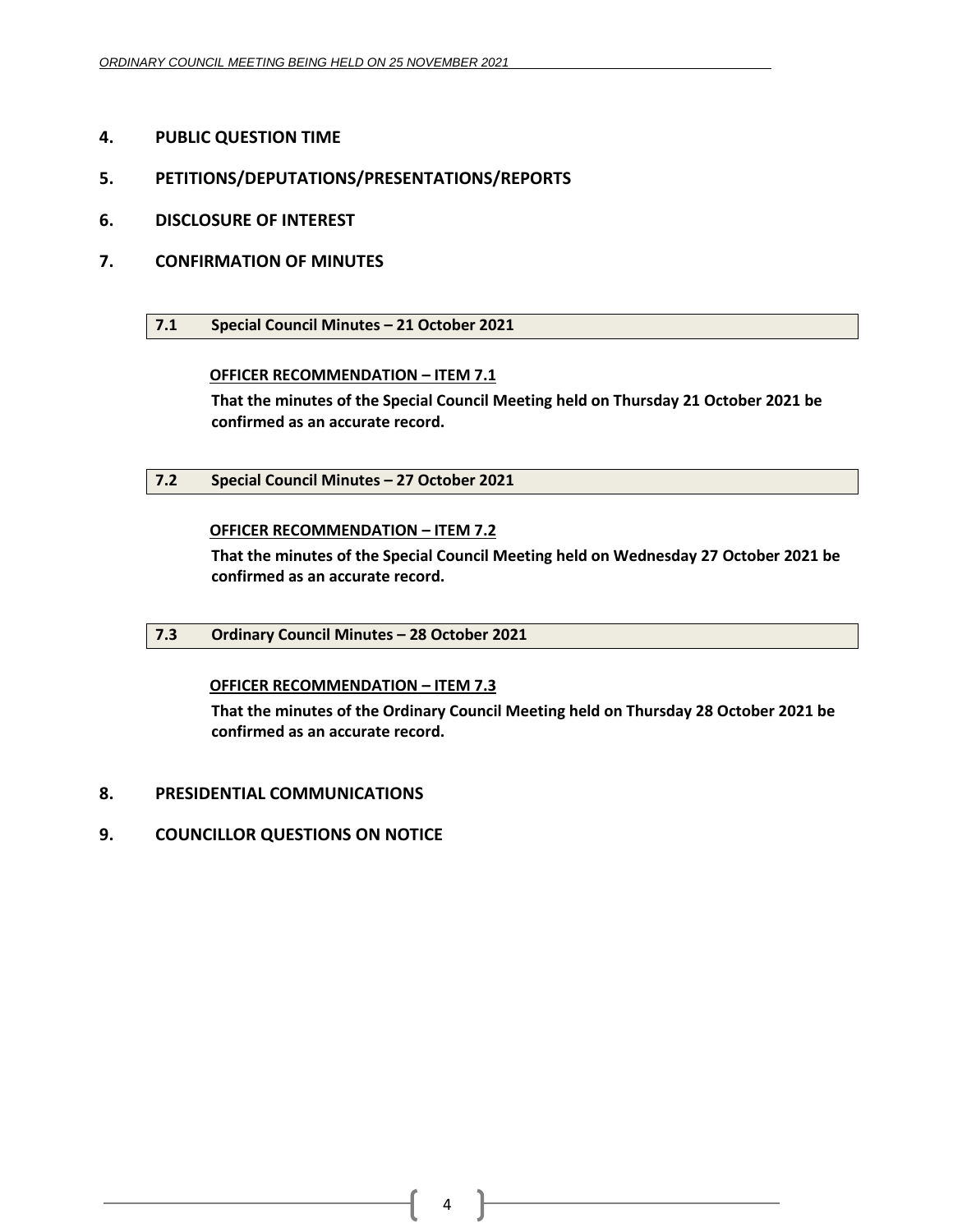#### <span id="page-4-0"></span>**10.1 Manager Works and Services**

Nil

#### <span id="page-4-1"></span>**10.2 FINANCE**

#### <span id="page-4-2"></span>**10.2.1 List of Accounts paid in October 2021**

| Not applicable                         |
|----------------------------------------|
| Not applicable                         |
| FM/1/002                               |
| None                                   |
| 15/11/2021                             |
| Ben Robinson – Finance Manager         |
| Dale Putland – CEO                     |
| Yes - List of Accounts Paid in October |
|                                        |

#### **SUMMARY**

In accordance with the *Local Government (Financial Management) Regulations 1996* the list of accounts paid in October 2021 are presented to Council.

\_\_\_\_\_\_\_\_\_\_\_\_\_\_\_\_\_\_\_\_\_\_\_\_\_\_\_\_\_\_\_\_\_\_\_\_\_\_\_\_\_\_\_\_\_\_\_\_\_\_\_\_\_\_\_\_\_\_\_\_\_\_\_\_\_\_\_\_\_\_\_\_\_\_

#### **BACKGROUND**

This report presents accounts/invoices received for the supply of goods and services, salaries and wages, and the like which were paid during the period 01 to 31 October 2021.

#### **COMMENT**

The attached listing represents accounts/invoices the shire paid by cheque or electronic means during the period 01 to 31 October 2021.

#### **CONSULTATION**

Nil

#### **STATUTORY OBLIGATIONS**

Local Government (Financial Management) Regulations 1996, Regulations 12 and 13 apply and are as follows:

- *12. Payments from municipal fund or trust fund*
	- *(1) A payment October only be made from the municipal fund or the trust fund —*

5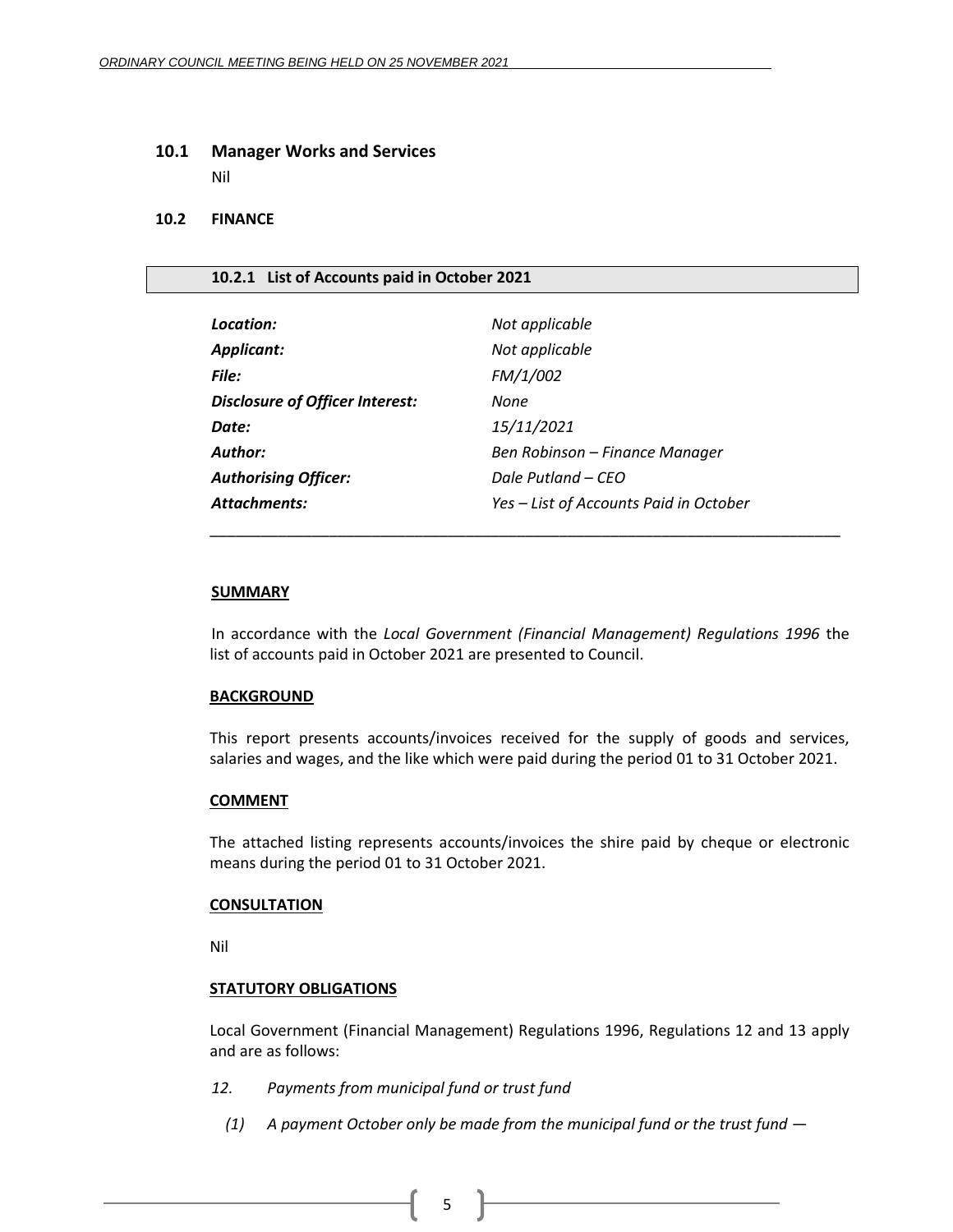- *(a) if the local government has delegated to the CEO the exercise of its power to make payments from those funds — by the CEO; or*
- *(b) otherwise, if the payment is authorised in advance by a resolution of the council.*
- *(2) The council must not authorise a payment from those funds until a list prepared under regulation 13(2) containing details of the accounts to be paid has been presented to the council.*
- *13. Lists of accounts*
- *(1) If the local government has delegated to the CEO the exercise of its power to make payments from the municipal fund or the trust fund, a list of accounts paid by the CEO is to be prepared each month showing for each account paid since the last such list was prepared —*
	- *(a) the payee's name;*
	- *(b) the amount of the payment;*
	- *(c) the date of the payment; and*
	- *(d) sufficient information to identify the transaction.*
	- *(2) A list of accounts for approval to be paid is to be prepared each month showing —*
	- *(a) for each account which requires council authorisation in that month —*
		- *(i) the payee's name;*
		- *(ii) the amount of the payment; and*
		- *(iii) sufficient information to identify the transaction; and*
	- *(b) the date of the meeting of the council to which the list is to be presented.*
- *(3) A list prepared under sub regulation (1) or (2) is to be —*
	- *(a) presented to the council at the next ordinary meeting of the council after the list is prepared; and*
	- *(b) recorded in the minutes of that meeting.*

#### **POLICY IMPLICATIONS**

Council's *Authority to Make Payments Policy* has application.

#### **BUDGET/FINANCIAL IMPLICATIONS**

Account payments accorded with a detailed 2021-22 Annual Budget

#### **STRATEGIC IMPLICATIONS**

Nil

### **VOTING REQUIREMENTS**

Simple Majority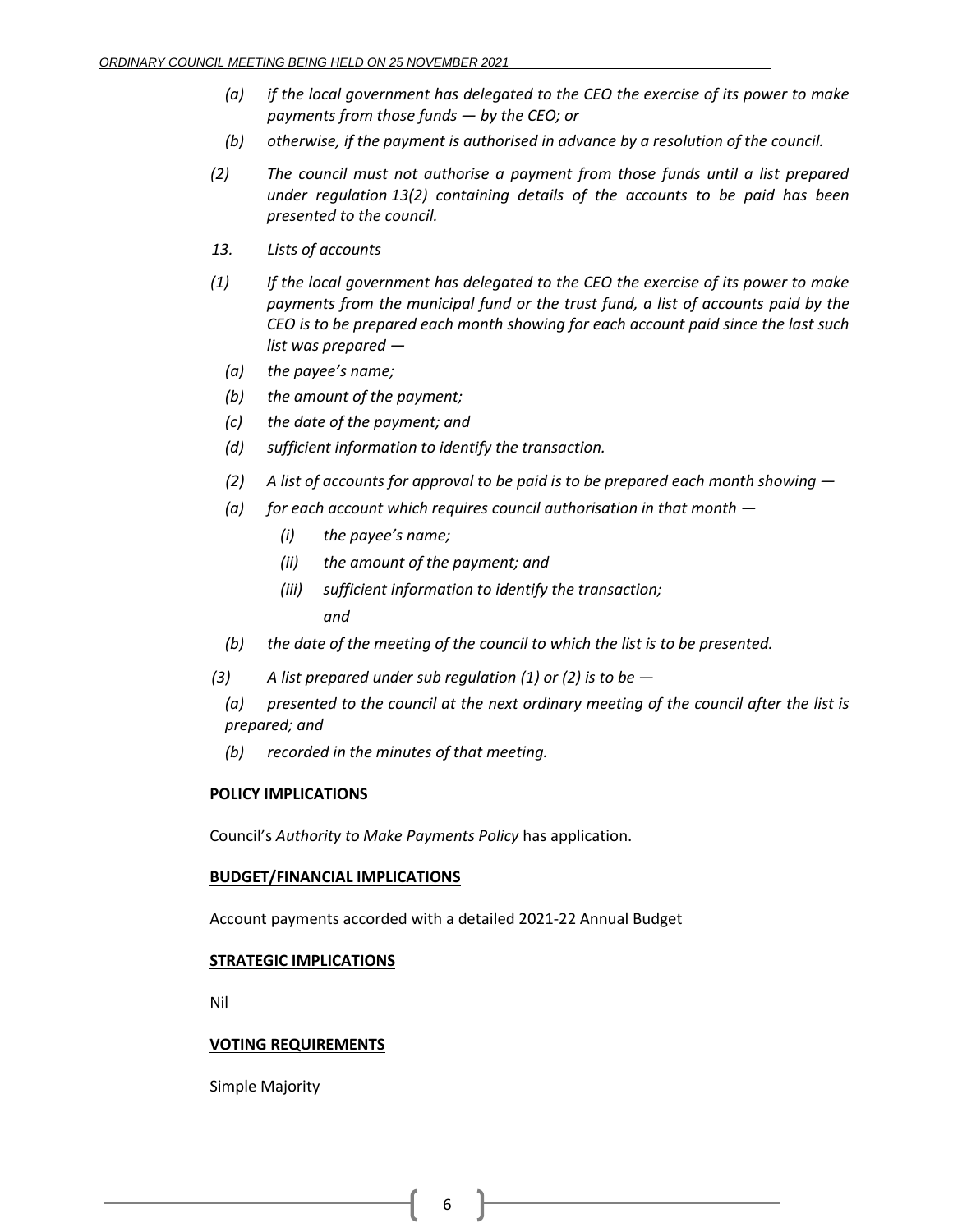#### **OFFICER RECOMMENDATION – Item 10.2.1**

**That at its November 2021 ordinary meeting Council receive as presented the list of accounts paid in October 2021, totalling \$880,270.62 from Municipal account, \$37,281.15 from Police Licensing account and \$10.74 from Boyup Brook Early Learning Centre account, as represented by:**

| <b>Municipal Cheques</b>             | 20533 - 20540       | S  | 3371.41    |
|--------------------------------------|---------------------|----|------------|
| <b>Municipal Electronic Payments</b> | EFT11418 - EFT11541 | S. | 676,711.93 |
| <b>Municipal Direct Payments</b>     |                     | S. | 200,187.28 |
| <b>Police Licensing Payments</b>     |                     | Ŝ. | 37,281.15  |
| <b>BBELC Payments</b>                |                     | S  | 10.74      |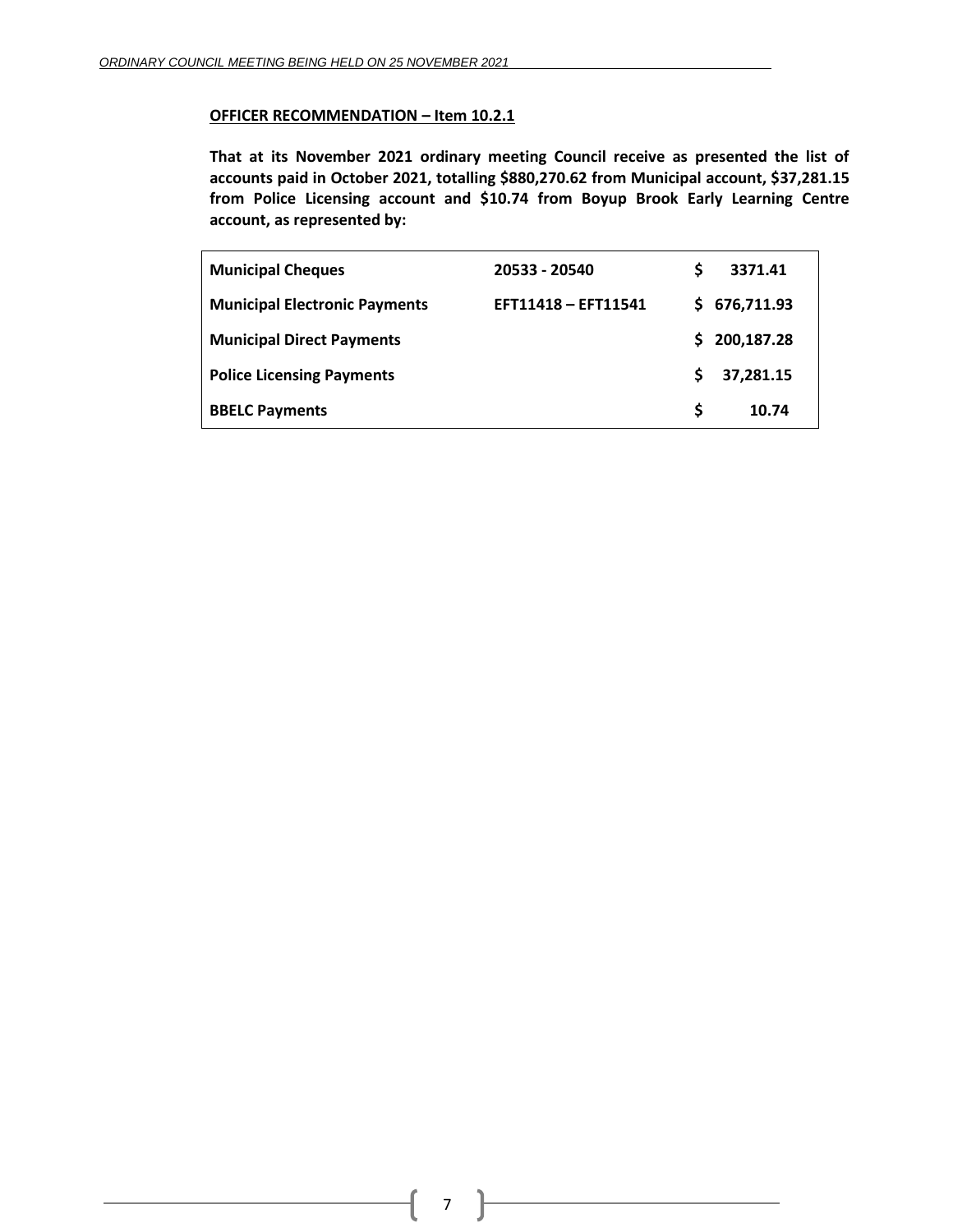### <span id="page-7-0"></span>**10.2.2 31 October 2021 Statement of Financial Activity**

| Location:                              | Not applicable                         |
|----------------------------------------|----------------------------------------|
| <b>Applicant:</b>                      | Not applicable                         |
| File:                                  | <b>FM/10/003</b>                       |
| <b>Disclosure of Officer Interest:</b> | None                                   |
| Date:                                  | 11 November 2021                       |
| <b>Authors:</b>                        | D Long – Finance Consultant            |
| <b>Authorizing Officer:</b>            | Dale Putland - Chief Executive Officer |
| Attachments:                           | Yes                                    |

#### **SUMMARY**

The Monthly Financial Report for 31 October 2021 is presented for Council's consideration.

*\_\_\_\_\_\_\_\_\_\_\_\_\_\_\_\_\_\_\_\_\_\_\_\_\_\_\_\_\_\_\_\_\_\_\_\_\_\_\_\_\_\_\_\_\_\_\_\_\_\_\_\_\_\_\_\_\_\_\_\_\_\_\_\_\_\_\_\_\_\_\_\_\_\_\_\_\_\_\_\_\_*

#### **BACKGROUND**

The Local Government Act 1995 and the Local Government (Financial Management) Regulations 1996 require local governments to prepare monthly reports containing the information that is prescribed.

The Regulations require local governments to prepare annual budget estimates and month by month budget estimates so that comparatives can be made to Year to Date (YTD) Actual amounts of expenditure, revenue and income, and materials variances can be commented on.

#### **COMMENT**

The Shire prepares the monthly financial statements in the statutory format along with other supplementary financial reports consisting of:

- (a) Statement of Comprehensive Income by Function/Program;
- (b) Statement of Comprehensive Income by Nature/Type;
- (c) Statement of Financial Activity;
- (d) Summary of Net Current Asset Position;
- (e) Statement of Explanation of Material Variances;
- (f) Statement of Financial Position;
- (g) Statement of Cash Flows;
- (h) Detailed Operating and Non-Operating Schedules;
- (i) Statement of Cash Back Reserves; and
- (j) Loan Borrowings Statement.

8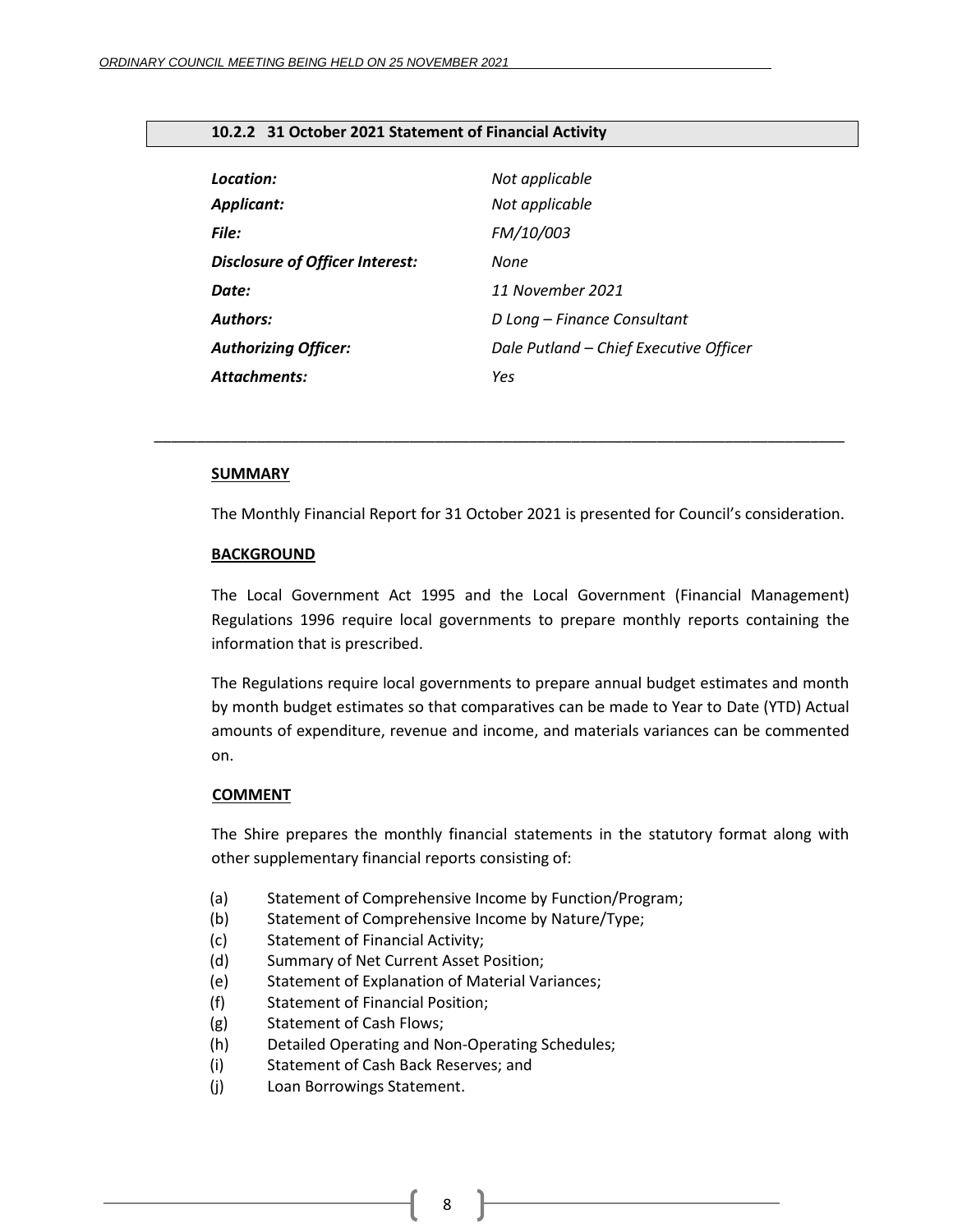At its budget meeting, Council adopted a material variance threshold of \$10,000 or 10%. For interpretation purposes, this means any variance at Function/Program level that is greater than 10% and exceeds \$10,000 in value is reported on and commentary is provided to explain the YTD budget estimate to YTD actual variance. The material variance is shown on the Statement of Financial Activity, in accordance with the *Local Government (Financial Management) Regulations 1996*.

The material variance commentary is now provided in a separate statement, called the Statement of Explanation of Material Variances. This statement categorises the variance commentary according to reporting Functions/Programs and groups the variances by Operating Revenue, Operating Expenditure, Non-Operating/Capital Revenue, and Capital Expenditure.

The Statement of Financial Activity as at 31 October shows a closing surplus of \$4,492,744.

### **CONSULTATION** – Nil

### **STATUTORY OBLIGATIONS**

Local Government Act 1995

Section 6.4–Specifies that a local government is to prepare such other financial reports as are prescribed.

Local Government (Financial Management) Regulations 1996:

- Regulation 34 states:
- (1) A local government is to prepare each month a statement of financial activity reporting on the sources and applications of funds, as set out in the annual budget under regulation 22(1)(d) for that month in the following detail:
	- (a) annual budget estimates, taking into account any expenditure incurred for an additional purpose under section 6.8(1)(b) or (c);
	- (b) budget estimates to the end of month to which the statement relates;
	- (c) actual amounts of expenditure, revenue and income to the end of the month to which the statement relates;
	- (d) material variances between the comparable amounts referred to in paragraphs (b) and (c);
	- (e) the net current assets at the end of the month to which the statement relates.

Sub regulations 2, 3, 4, 5, and 6 prescribe further details of information to be included in the monthly statement of financial activity.

#### **POLICY IMPLICATIONS** – Nil

#### **BUDGET/FINANCIAL IMPLICATIONS**

As presented in the attached reports.

#### **STRATEGIC IMPLICATIONS** – Nil

9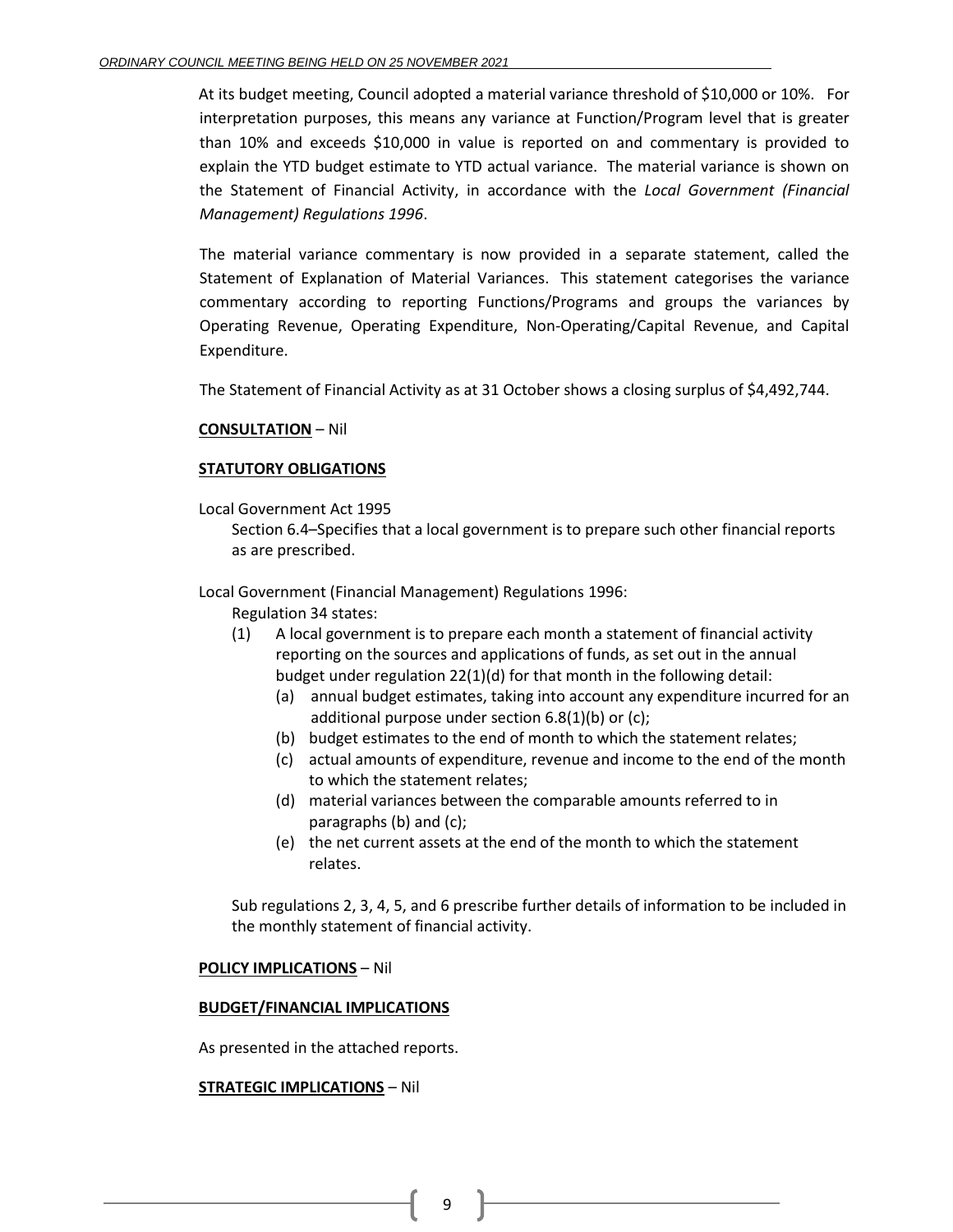## **VOTING REQUIREMENTS**

Simple Majority

### **OFFICER RECOMMENDATION – Item 10.2.2**

**That Council receive the Monthly Financial Report for 31 October 2021, as presented.**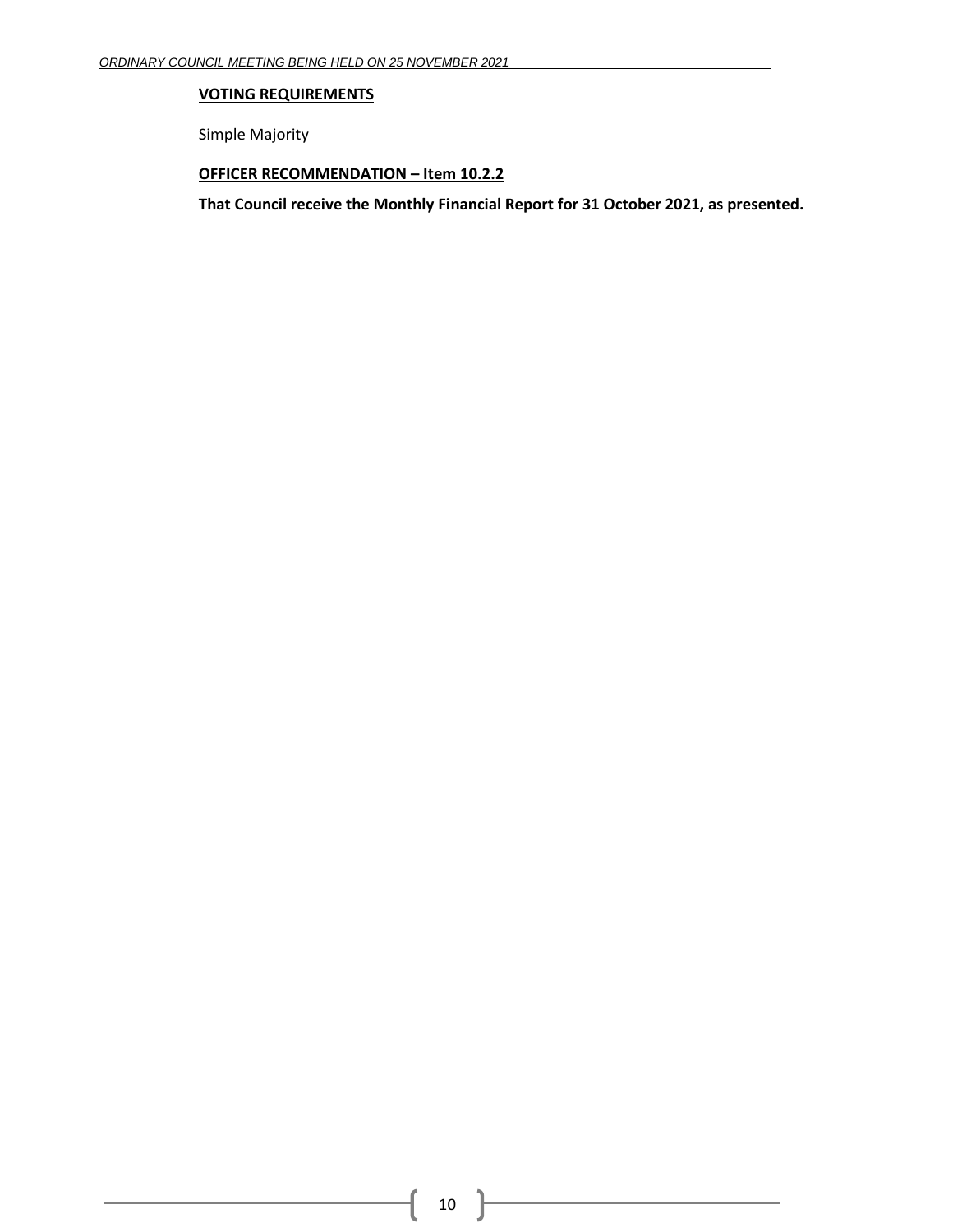#### <span id="page-10-1"></span><span id="page-10-0"></span>**10.3 PLANNING**

#### **10.3.1 Land Use - 'Shop' – 63 Abel Street Boyup Brook**

| Location:                       | 63 Abel Street, Boyup Brook.          |
|---------------------------------|---------------------------------------|
| Applicant:                      | T Hird                                |
| File:                           | A10826                                |
| Disclosure of Officer Interest: | Nil                                   |
| Date:                           | 25 November 2021                      |
| Author:                         | A. Nicoll, Town Planner               |
| <b>Authorizing Officer:</b>     | Dale Putland, Chief Executive Officer |
| <b>Attachments:</b>             | Nil                                   |

#### **SUMMARY**

The Shire received an application to change the use of the building at 63 Abel Street from 'Office' to 'Shop'.

\_\_\_\_\_\_\_\_\_\_\_\_\_\_\_\_\_\_\_\_\_\_\_\_\_\_\_\_\_\_\_\_\_\_\_\_\_\_\_\_\_\_\_\_\_\_\_\_\_\_\_\_\_\_\_\_\_\_\_\_\_\_\_\_\_\_\_\_\_\_\_\_\_\_\_

In accordance with the Shire's *Local Planning Scheme No.2*, a 'Shop' may-be considered for approval at the subject property, which is zoned 'Commercial'.

It is recommended that the Council approve the use of the building at 63 Abel Street for the purpose of a 'Shop'.

#### **BACKGROUND**

The Shire of Boyup Brook received an application to use the building at 63 Abel Street as a 'Shop'.

The landholder proposes to sell 'hair products', 'hair accessories' and electrical items such as hairdryers.

The subject building is currently vacant and was previously used as an 'Office' - Commonwealth Bank.

#### **COMMENT**

In accordance with the Shire's *Local Planning Scheme No.2*, the subject property (63 Abel Street) is zoned 'Commercial'. A 'Shop' is a 'permitted' use in the 'Commercial' zone. Sufficient car parking area (i.e. min 4 car parking spaces) is available at the rear of the subject property. Car parking is also available on Abel Street, directly adjacent to the subject building.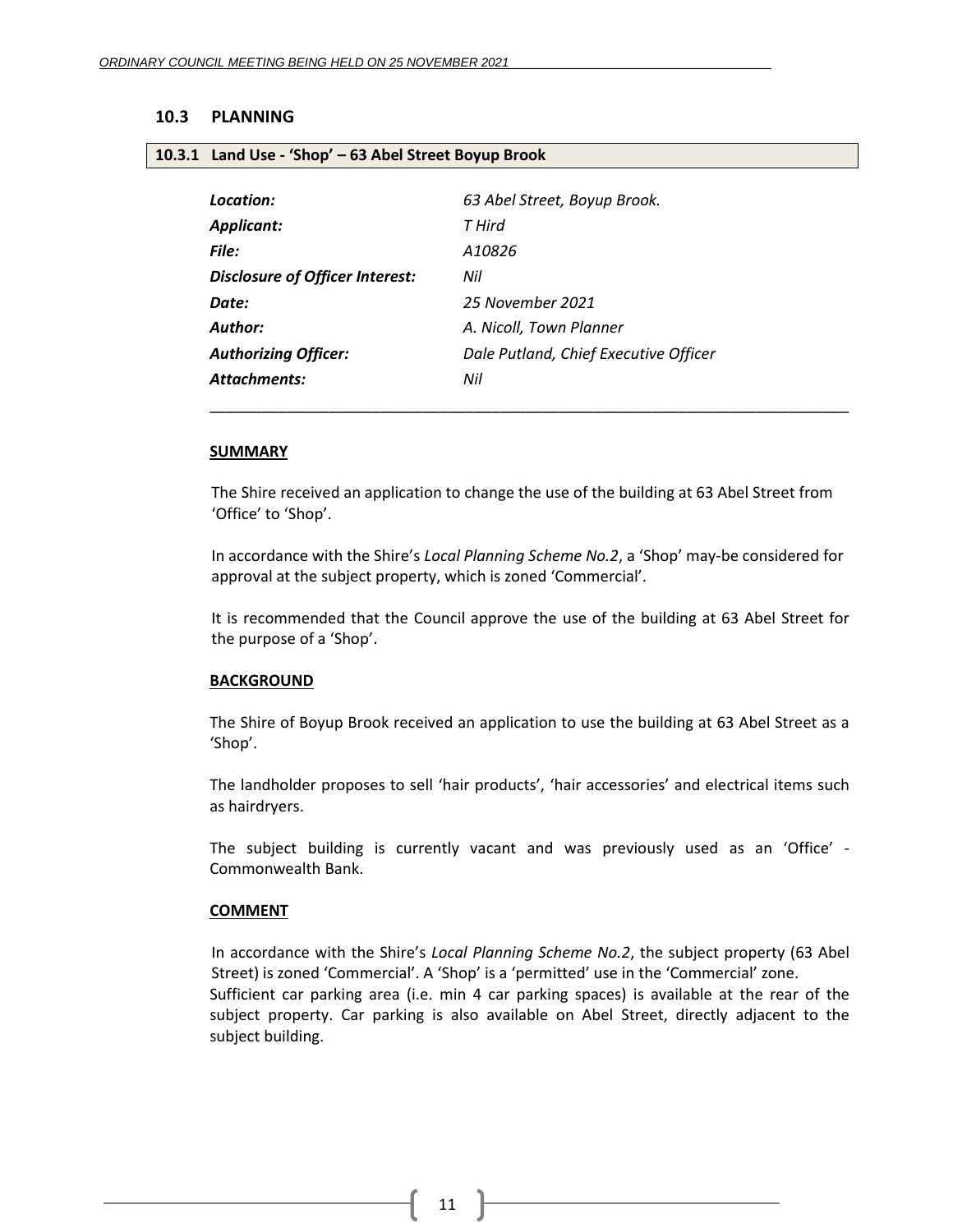

The following figure shows the intended floor plan layout, which includes a retail area of approximately 305m<sup>2</sup>.



Signage is proposed to be developed inside of the front windows of the building.

Trading hours are proposed on the following days and times:

| Sunday    | 12pm-5pm |
|-----------|----------|
| Monday    | 9am-6pm  |
| Tuesday   | 9am-5pm  |
| Wednesday | 9am-3pm  |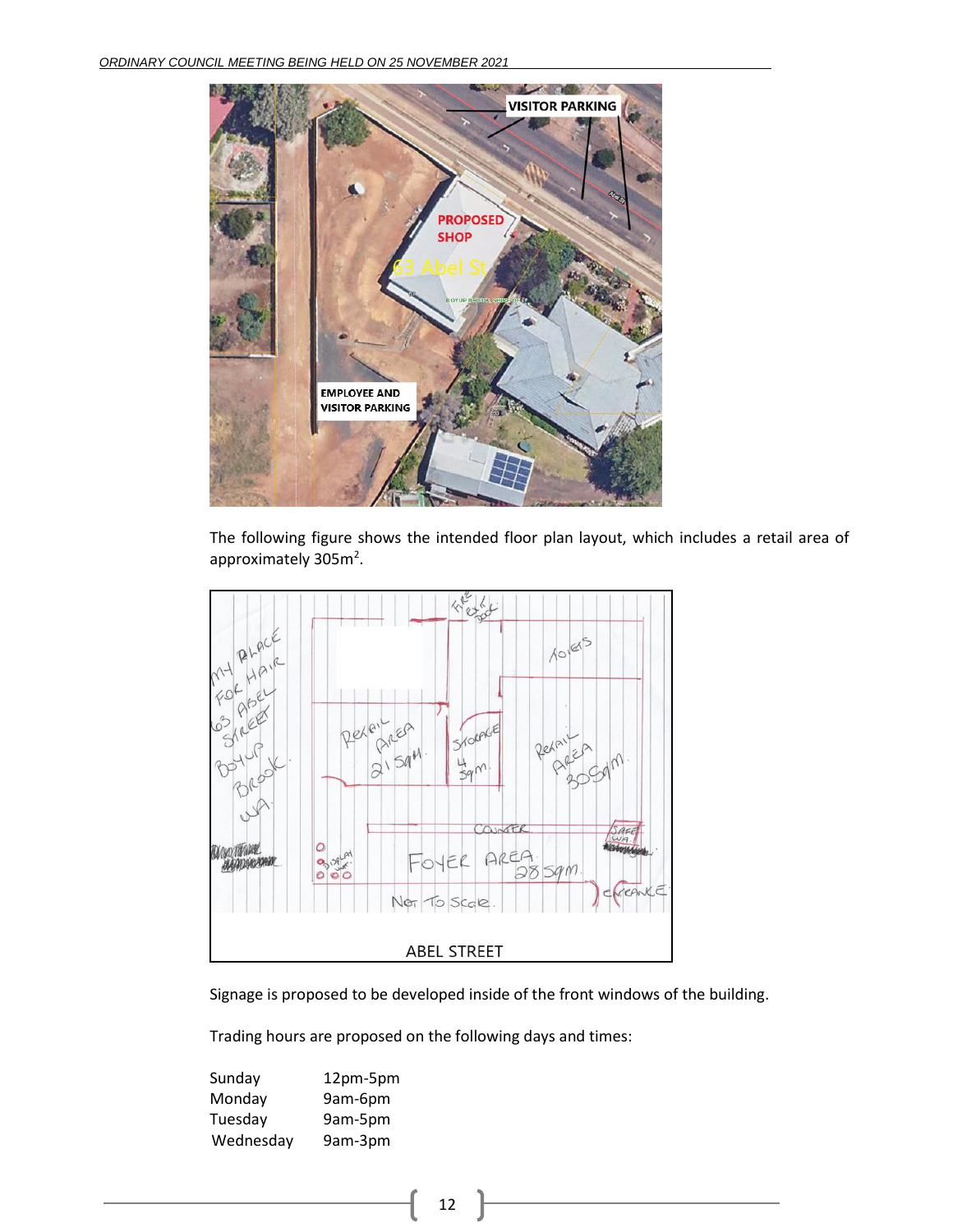Shops in Boyup are restricted from operating on Sundays and Public Holidays. Hence the applicant has applied to the Department of Mines, Industry Regulation and Safety for a 'small retail shop certificate', in-order to legally operate on a Sunday.

The proposal complies with the Scheme's intent for the 'Commercial' zone, which is to ensure that the Town Centre continues to function effectively as the location of the District's commercial and civic activity, that the uses approved therein will be compatible with the objectives and function, and with enhancement of the Centre's activity, appearance and movement systems.

### **STATUTORY OBLIGATIONS**

In accordance with the Shire's Local Planning Scheme No.2, *"shop" means premises used to sell goods by retail, hire goods, or provide services of a personal nature (including a hairdresser and beauty therapist) but does not include a showroom or fast food outlet.*

In accordance with the Shire's *Local Planning Scheme No.2,* one (1) car parking space should be provided for every  $25m^2$  of retail floor area.

### **POLICY IMPLICATIONS**

There are no Policy implications relating to the proposed use.

### **CONSULTATION**

N/A

#### **BUDGET/FINANCIAL IMPLICATIONS**

There are no financial implications relating to this item.

### **VOTING REQUIREMENTS**

Simple majority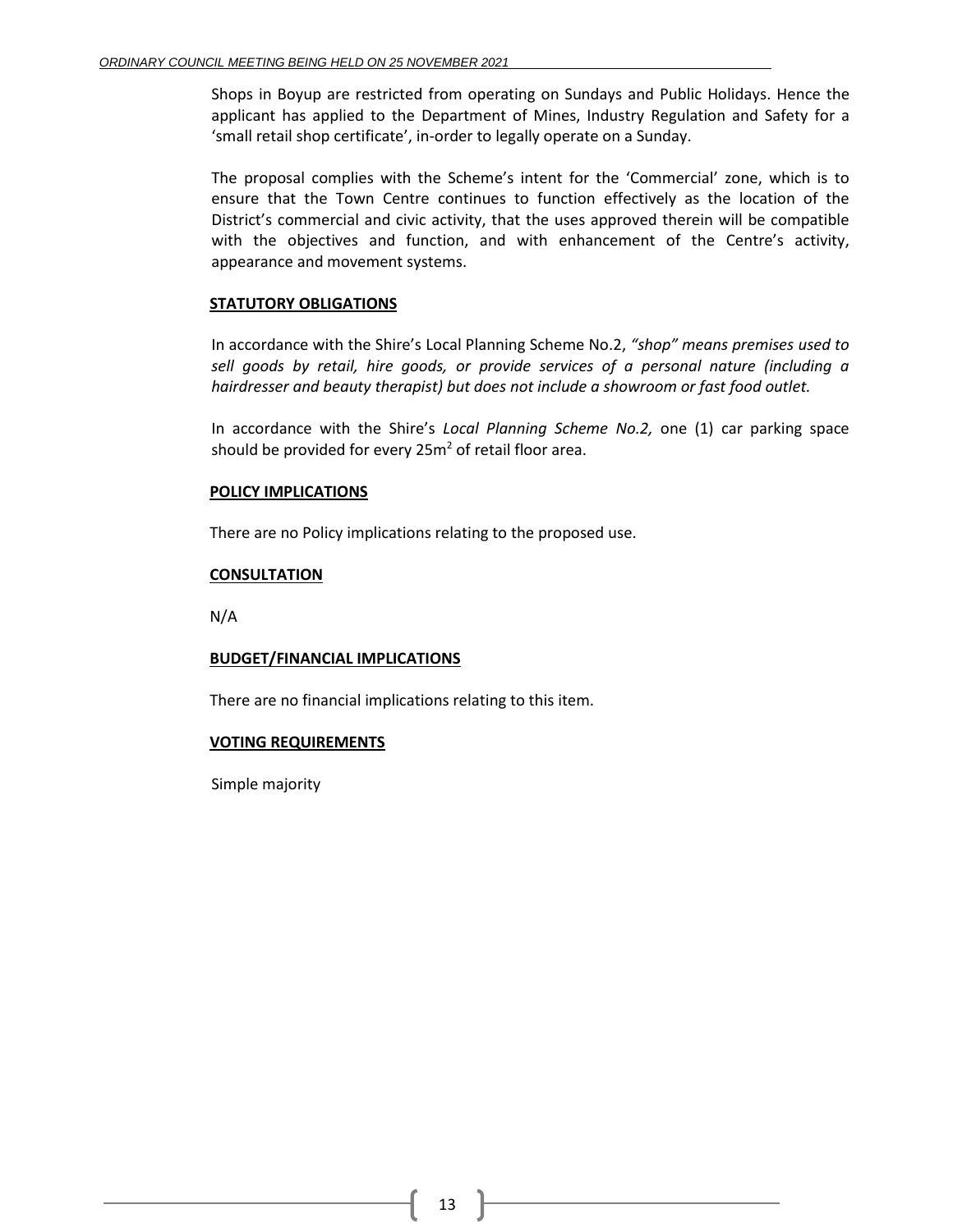#### **OFFICER RECOMMENDATION – ITEM 10.3.1**

### **That Council**

Grants development approval for 63 Abel Street, Boyup Brook, for the purpose of a Shop, subject to the following notice:

### *Planning and Development Act 2005* **Shire of Boyup Brook NOTICE OF DETERMINATION ON APPLICATION FOR DEVELOPMENT APPROVAL**

Location: 63 Abel Street, Boyup Brook.

Description of proposed development:

### **Shop**

The application for development is approved subject to the following conditions.

Conditions:

- 1) Vehicular parking and access areas shall be maintained, to the satisfaction of the Shire of Boyup Brook.
- 2) No goods or materials shall be stored, either temporarily or permanently, in the parking areas or in access driveways, unless otherwise agreed in writing by the Shire of Boyup Brook.

Date of determination: 25 November 2021

### Note 1

If the development the subject of this approval is not substantially commenced within a period of 2 years, or another period specified in the approval after the date of determination, the approval will lapse and be of no further effect.

### Note 2

Where an approval has so lapsed, no development must be carried out without the further approval of the local government having first been sought and obtained.

## Note 3

If an applicant or owner is aggrieved by this determination, there is a right of review by the State Administrative Tribunal in accordance with the *Planning and Development Act 2005* Part 14. An application must be made within 28 days of the determination.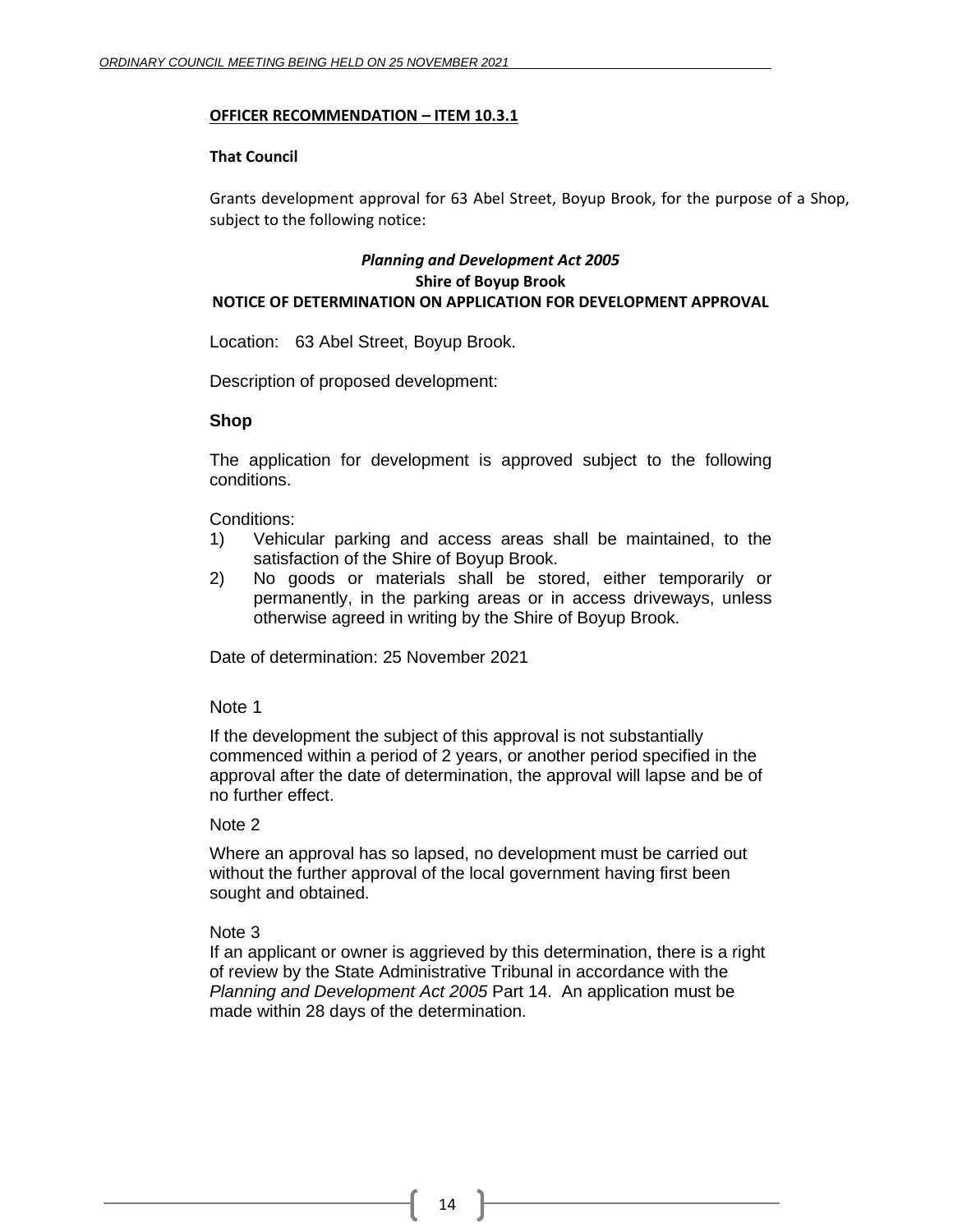#### <span id="page-14-1"></span><span id="page-14-0"></span>**10.4 CHIEF EXECUTIVE OFFICER**

#### **10.4.1 Council Meeting Dates for 2022**

| Location:                       | N/A                                    |
|---------------------------------|----------------------------------------|
| Applicant:                      | Nil                                    |
| Disclosure of Officer Interest: | Nil                                    |
| Date:                           | 12 November 2021                       |
| Author:                         | Maria Lane – Executive Assistant       |
| <b>Authorizing Officer:</b>     | Dale Putland - Chief Executive Officer |
| Attachments:                    | Nil                                    |
|                                 |                                        |

\_\_\_\_\_\_\_\_\_\_\_\_\_\_\_\_\_\_\_\_\_\_\_\_\_\_\_\_\_\_\_\_\_\_\_\_\_\_\_\_\_\_\_\_\_\_\_\_\_\_\_\_\_\_\_\_\_\_\_\_\_\_\_\_\_\_\_\_\_\_\_\_\_\_\_\_\_\_

#### **SUMMARY**

The purpose of the report is for Council to set the Council meeting dates and times for the 2022 calendar year.

#### **BACKGROUND**

The Local Government Act 1995 requires a local government, at least once a year, to give local public notice of the dates, times and places at which Ordinary meetings of Council are held within the next 12 months.

All Committee and Council meetings are currently held in the Council Chambers at the Shire of Boyup Brook Administration Building at 55 Abel Street Boyup Brook.

#### **COMMENT**

There are several options that Council can consider when deciding Council meeting dates and times for 2022. These include what day; what time; whether Council has briefings; the frequency of meetings; and which week of the month.

In setting times for meetings, consideration should be given to:

• Impact for Councillors – The majority of Shire of Boyup Brook Councillors work full time and have family responsibilities. They attend to Council obligations in addition to these roles. Councillors' duties are not limited to Council meetings and in many cases additional weeknights and weekends are occupied with Council obligations. One of the principle roles of a Councillor is to participate in the decision-making process at Council meetings. Maximum Councillor attendance is important for rigorous debate and decision–making. Council's primary consideration in setting meeting times should be the availability of Councillors and the optimal time to ensure effective decision making.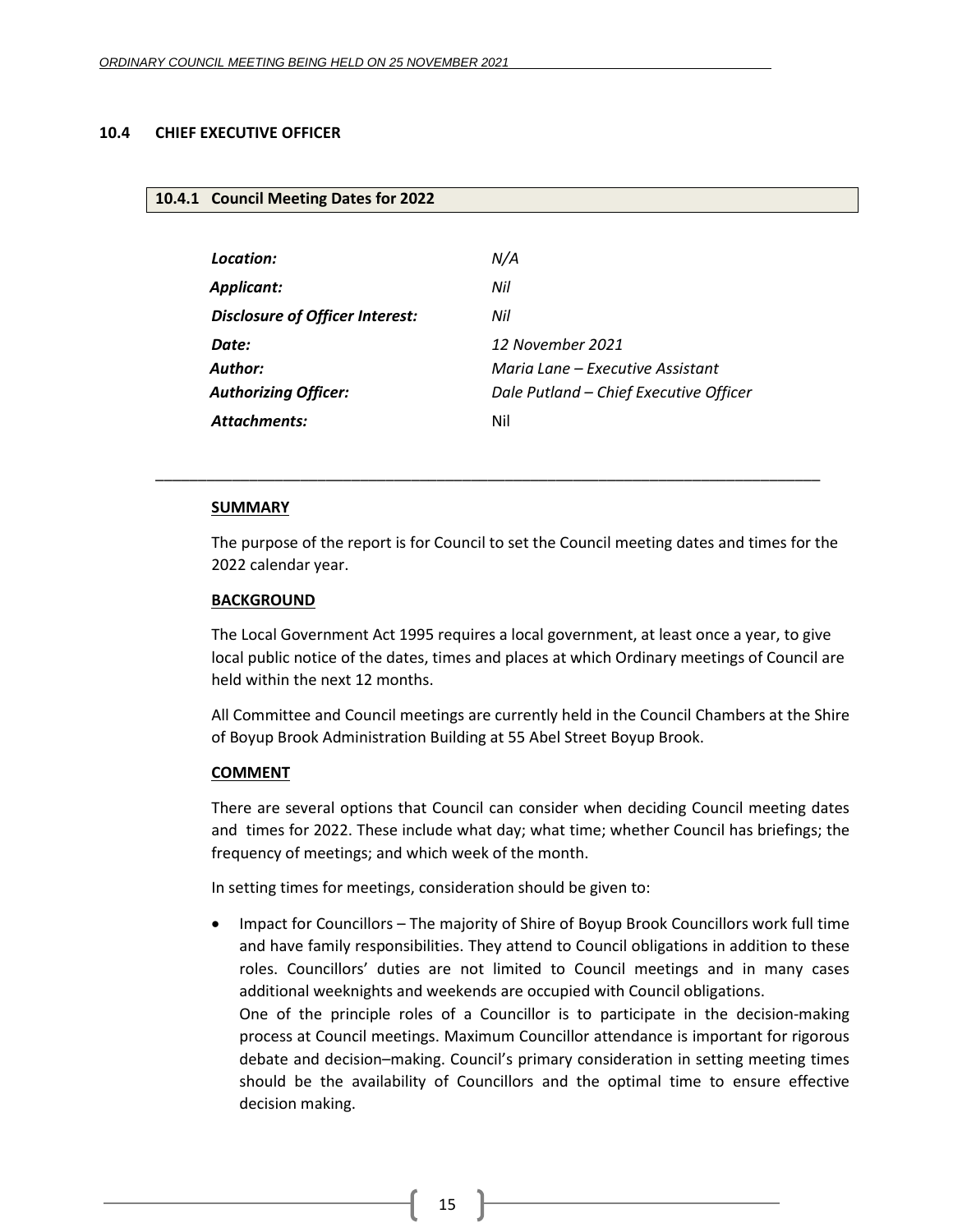- Public Attendance meeting times of Council are after hours and should be optimised for all the community. It is considered that any one meeting time will not suit all sections of the community.
- Impact for Senior Staff longer meetings, if started later will extend later into the evening. This may have impacts on Councillors and rostering of staff who attend meetings and potential Occupational Health and Safety impacts if meetings extend into the later part of the evening.

Councillors should consider the suitability of meetings that extend into the later part of the evenings, and how this impacts on them, members of the public and staff, and whether good decision making can still occur later in the night.

### Options and Implications

- Day: Monday; Tuesday; Wednesday; Thursday; Friday Council currently meets on a Thursday. Most local government meetings are on a Tuesday, Wednesday or Thursday.
- Start Times: Between the hours of 8.30am and 7pm Council currently meets at 6pm. The surrounding local governments meet sometime between 3pm and 7pm.
- Agenda Briefings: yes or no; opened or closed; 1 week before Council or 2 days before. Council currently has an agenda briefing 1 week before the Council meeting which is open to the public.

Council currently has one Council meeting a month. The majority of Country local governments meet once per month.

- Cycle: 1<sup>st</sup> Week, 2<sup>nd</sup> Week, 3<sup>rd</sup> Week, 4<sup>th</sup> Week, last week. The 4th week is slightly more favoured than the 3<sup>rd</sup> week for local governments.
- Consideration also needs to be given to Council committees.

**If Council meetings were the last Thursday of the month,** with an agenda briefing session, the Thursday before the Council meeting, dates for 2022 would be:

|           | Council          | <b>Briefing</b>  |
|-----------|------------------|------------------|
| February  | 24 <sup>th</sup> | 17 <sup>th</sup> |
| March     | 31 <sup>st</sup> | 24 <sup>th</sup> |
| April     | 28 <sup>th</sup> | 21 <sup>st</sup> |
| May       | 26 <sup>th</sup> | 19 <sup>th</sup> |
| June      | 30 <sup>th</sup> | 23 <sup>rd</sup> |
| July      | 28 <sup>th</sup> | 21 <sup>st</sup> |
| August    | 25 <sup>th</sup> | 18 <sup>th</sup> |
| September | 29 <sup>th</sup> | 22 <sup>nd</sup> |
| October   | 27 <sup>th</sup> | 20 <sup>th</sup> |
| November  | 24 <sup>th</sup> | 17 <sup>th</sup> |
| December  | 29 <sup>th</sup> | 22 <sup>nd</sup> |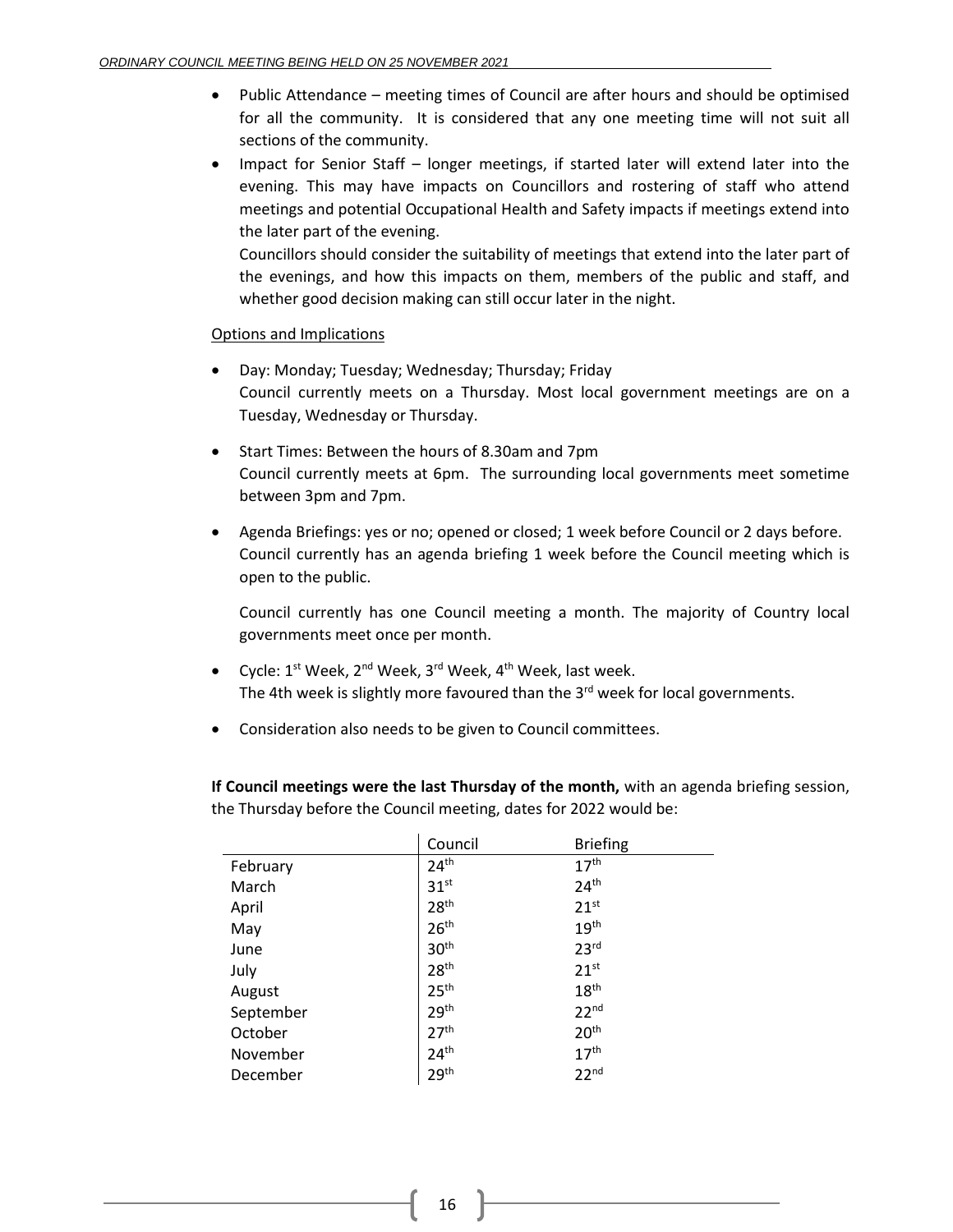Council has historically not had a January meeting, and has brought forward the December meeting to a week or more before Christmas. It is suggested that the December meeting would be on Thursday 15th December with the briefing to be held on the 8th.

Council may want to consider the amount of time between the December 2021 meeting, which is to be held Thursday December 15<sup>th</sup>, and the February meeting (assuming no January meeting) which is to be Thursday 24<sup>h</sup> February. An option for Council is to have the February meeting earlier in the month. The suggested date is Thursday 10<sup>th</sup> February, with the briefing held on Thursday 3rd February. The March meeting would be held as per normal.

It is recommended

- That Council meets on the last Thursday of the Month
- That Council meetings commence at 6pm
- That Council has an open agenda briefing session on the Thursday before the Council meeting commencing at 6pm.
- That Council has closed strategic forums on the same Thursday as the Council briefings commencing at a time convenient to Council.

That the changes commence February 2022.

## **CONSULTATION**

Surrounding Local Governments

| <b>Local Government</b>           | When                       | <b>Time</b> |
|-----------------------------------|----------------------------|-------------|
| Shire of Collie                   | Every 3rd Thursday         | 7pm         |
| Shire of Bridgetown - Greenbushes | Last Thursday of the month | 5.30pm      |
| Shire of Kojonup                  | 3rd Tuesday of the month   | 3pm         |
| Shire of West Arthur              | 3rd Tuesday of the month   | 6pm         |
| Shire of Donnybrook - Balingup    | 4th Wednesday of the month | 5pm         |
| Shire of Nannup                   | 4th Thursday of the month  | 5.30pm      |
| Shire of Cranbrook                | 3rd Wednesday of the Month | 3pm         |
| Shire of Manjimup                 | Every 3rd Thursday         | 5.30pm      |

### **STATUTORY OBLIGATIONS**

Section  $5.25(1)(g)$  of the Local Government Act 1995 provides for the giving of public notices of the date and agenda for Council; or Committee meetings.

Regulation 12(1) of the Local Government (Administration (Regulations 1996 provides: -

- (1) At least once each year a local government is to give local public notice of the dates on which and time and place at which –
	- a. (a) The ordinary council meetings; and
	- b. The committee meetings that are required under the Act to be open to member of the public or that are proposed to be open to the members of the public, are to be held in the next 12 months.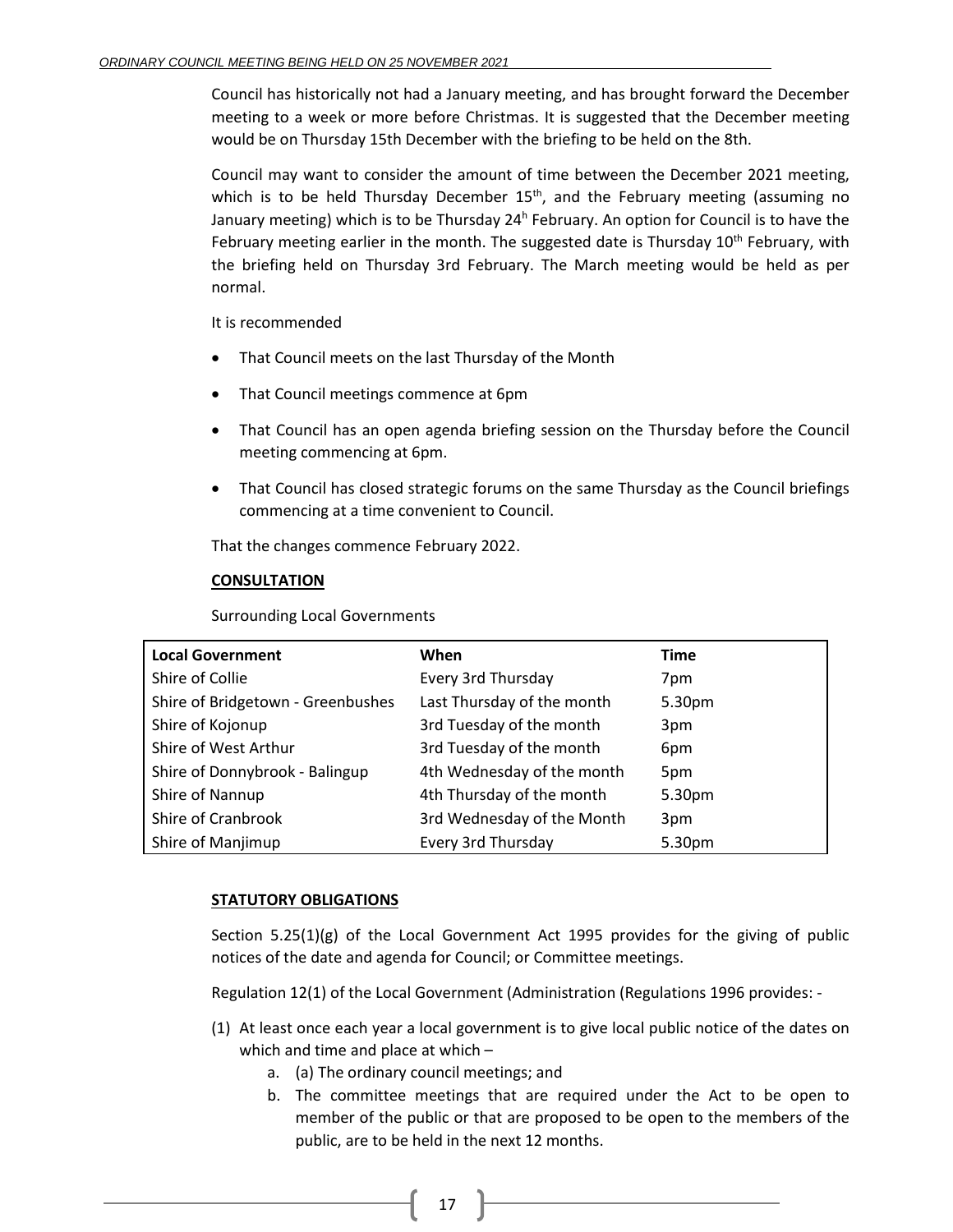In accordance with section  $5.25(1)(g)$  of the Local Government Act 1995 and regulation 12 of the Local Government (Administration) Regulation 1996, Council is required to endorse the proposed meeting dates and give local public notice of the purpose, date and time of Committee and Council meeting sot be held over the following 12 month period.

In accordance with Regulations 12 of the Local Government (Administration) Regulations 1996 an advertisement will be placed in the local community paper. In addition, this advertisement will be placed on the Shire's website and on the Shire's notice boards.

### **POLICY IMPLICATIONS** - Nil

#### **BUDGET /FINANCIAL IMPLICATIONS**

Advertising Costs of approximately \$500

### **STRATEGIC IMPLICATIONS** - Nil

#### **VOTING REQUIREMENT**

Simple Majority

### **OFFICER RECOMMENDATION – Item 10.4.1**

- **1. That Council meetings are held on a Thursday commencing at 6pm on the following dates:**
	- **10 th February 2022 31st March 2022 28th April 2022 26 th May 2022 30th June 2022 28 th July 2022 25 th August 2022 29th September 2022 27 th October 2022 24 th November 2022 15 th December 2022**
- **2. That open Agenda briefings be held 1 week before Council meetings on a Thursday commencing at 6pm.**
- **3. That Closed strategic forums be on the same Thursday as the Agenda briefings commencing at a time convenient to Council.**
- *Note: The reason for changing the February meeting forward is to reduce the time between the last meeting of 2021 and the first meeting of 2022.*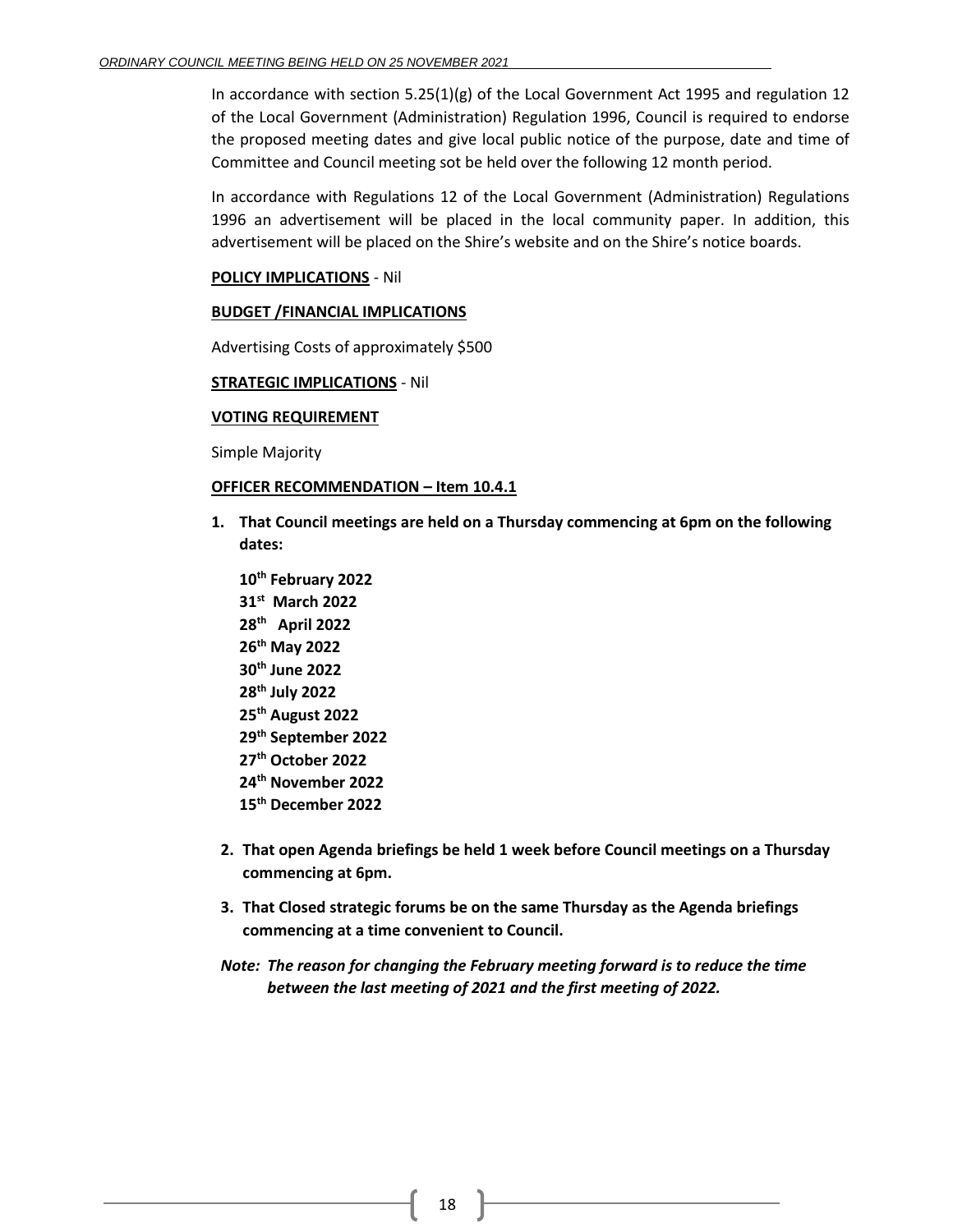#### <span id="page-18-0"></span>**10.4.2 Rylington Park Charter for Adoption**

| Location:                      | <b>Rylington Park</b>                  |
|--------------------------------|----------------------------------------|
| <b>Applicant:</b>              | Not applicable                         |
| File:                          | LS/62/009                              |
| <b>Disclosure of Interest:</b> | Nil                                    |
| Date:                          | 16 March 2020                          |
| Author:                        | Dale Putland - Chief Executive Officer |
| <b>Authorizing</b><br>Officer: | Dale Putland-Chief Executive Officer   |
| <b>Attachments:</b>            | Attachment 1: Rylington Park Charter   |

#### **PURPOSE**

Council to consider adopting the Charter for Rylington Park and establish a Rylington Park Council Committee to assist the CEO to oversee the Rylington Park operations and future transition to new management arrangements.

\_\_\_\_\_\_\_\_\_\_\_\_\_\_\_\_\_\_\_\_\_\_\_\_\_\_\_\_\_\_\_\_\_\_\_\_\_\_\_\_\_\_\_\_\_\_\_\_\_\_\_\_\_\_\_\_\_\_\_\_\_\_\_\_\_\_\_\_\_\_

#### **BACKGROUND**

When the Rylington Park Management Committee Inc relinquished the Rylington Park assets to the Shire of Boyup Brook, the Shire agreed to 15 conditions. One of these conditions was to develop a Charter for Rylington Park on the wishes of Eric Farleigh with submissions from the community. This Charter was to be approved by the Rylington Park / Shire Committee.

At the Ordinary Council Meeting on the August  $26<sup>th</sup>$ , 2021, Council resolved to commence preparation of a charter using the submissions made in January 2020 and consult further with the community and the Rylington Park Management Committee Inc to ensure that the Charter accorded with Mr Farleigh's wishes.

The draft charter was developed in consultation with the Rylington Park Management Committee Inc. and was advertised for public comment on the Shire website, Facebook page and via the Shire newsletter.

#### **COMMENT**

No submissions were received by the Shire objecting to the Charter. However, one submission requested that the amount of money that might be distributed by Rylington Park for community projects be capped at a set amount. The author stating the following "*I feel maybe a limit of 25% the final profit after all taxes, expenses, etc. may be a fair amount*". It is recommended that a limit is not set in the Charter and that the amount to be allocated be determined on an annual basis.

Verbal comments to Councillors and Shire staff suggest that the charter has broad support and is viewed favourably by the community. Additionally, the draft charter was used as a basis for an MOU between the Shire and Edith Cowan University which was signed on 29<sup>th</sup> October 2021.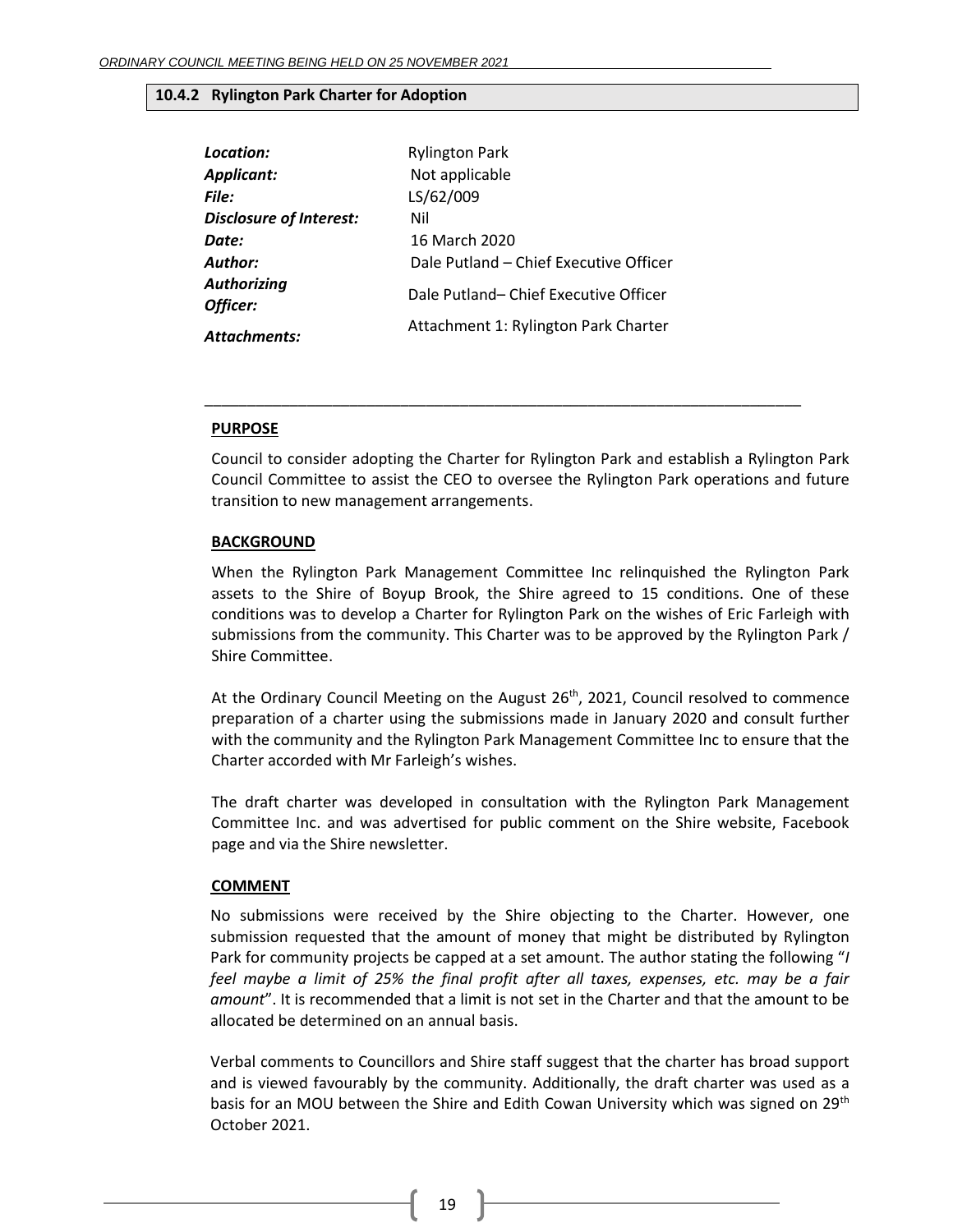It is recommended that Council adopt the charter to guide future uses and management arrangements for Rylington Park.

It is further recommended that Council establish a formal Committee of Council to assist the CEO to oversee the Rylington Park operations and future transition to new management arrangements. This will assist the CEO in ensuring that farming operations are being managed effectively and efficiently, assist in developing a long-term financial plan for Rylington Park and provide Council with a reference group to guide transition to new management arrangements.

### **CONSULTATION**

Shire Councillors Rylington Park Management Committee Incorporated (RPMCI) Committee members Edith Cowan University Shire of Boyup Brook community

### **STATUTORY ENVIRONMENT**

Local Government Act 1995 - Sections 5.8 to5.10

## **5.8.** *Establishment of committees*

*A local government may establish\* committees of 3 or more persons to assist the council and to exercise the powers and discharge the duties of the local government that can be delegated to committees.*

*\* Absolute majority required.*

## *5.9. Committees, types of*

*(1) In this section —*

*other person means a person who is not a council member or an employee.*

- *(2) A committee is to comprise —*
- *(a) council members only; or*
- *(b) council members and employees; or*
- *(c) council members, employees and other persons; or*
- *(d) council members and other persons; or*
- *(e) employees and other persons; or*
- *(f) other persons only.*

## *5.10. Committee members, appointment of*

- *(1) A committee is to have as its members —*
- *(a) persons appointed\* by the local government to be members of the committee (other than those referred to in paragraph (b)); and*
- *(b) persons who are appointed to be members of the committee under subsection (4) or (5).*

*\* Absolute majority required.*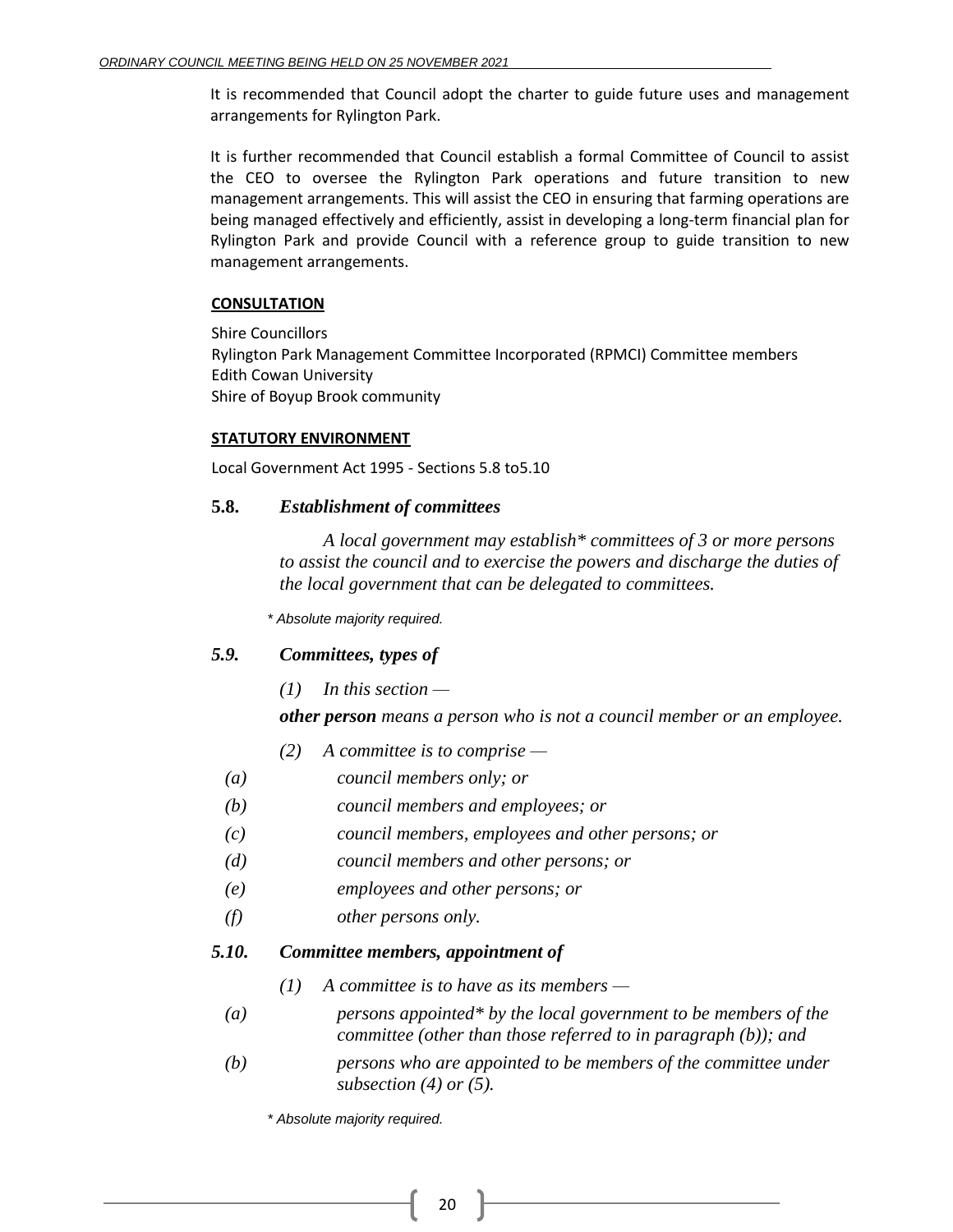*(2) At any given time each council member is entitled to be a member of at least one committee referred to in section 5.9(2)(a) or (b) and if a council member nominates himself or herself to be a member of such a committee or committees, the local government is to include that council member in the persons appointed under subsection (1)(a) to at least one of those committees as the local government decides.*

*(3) Section 52 of the Interpretation Act 1984 applies to appointments of committee members other than those appointed under subsection (4) or (5) but any power exercised under section 52(1) of that Act can only be exercised on the decision of an absolute majority of the council.*

*(4) If at a meeting of the council a local government is to make an appointment to a committee that has or could have a council member as a member and the mayor or president informs the local government of his or her wish to be a member of the committee, the local government is to appoint the mayor or president to be a member of the committee.* 

*(5) If at a meeting of the council a local government is to make an appointment to a committee that has or will have an employee as a member and the CEO informs the local government of his or her wish —*

- *(a) to be a member of the committee; or*
- *(b) that a representative of the CEO be a member of the committee,*

*the local government is to appoint the CEO or the CEO's representative, as the case may be, to be a member of the committee.*

*[Section 5.10 amended: No. 16 of 2019 s. 18.]*

#### **POLICY IMPLICATIONS**

Nil

### **FINANCIAL IMPLICATIONS**

It is recommended that the Shire develop a future management strategy and long term financial plan for Rylington Park Institute to ensure that sufficient funds are invested into the farm for its continued use as a high value training and research establishment.

#### **STRATEGIC IMPLICATIONS**

Nil

### **VOTING REQUIREMENT**

Absolute Majority required: Yes.

#### *Economic Implications*

Establishment of the Rylington Park Institute as centre for research with a Western Australian based university will likely lead to increased economic opportunities for famers and associated industries in the Boyup Brook Shire.

#### *Social Implications*

Nil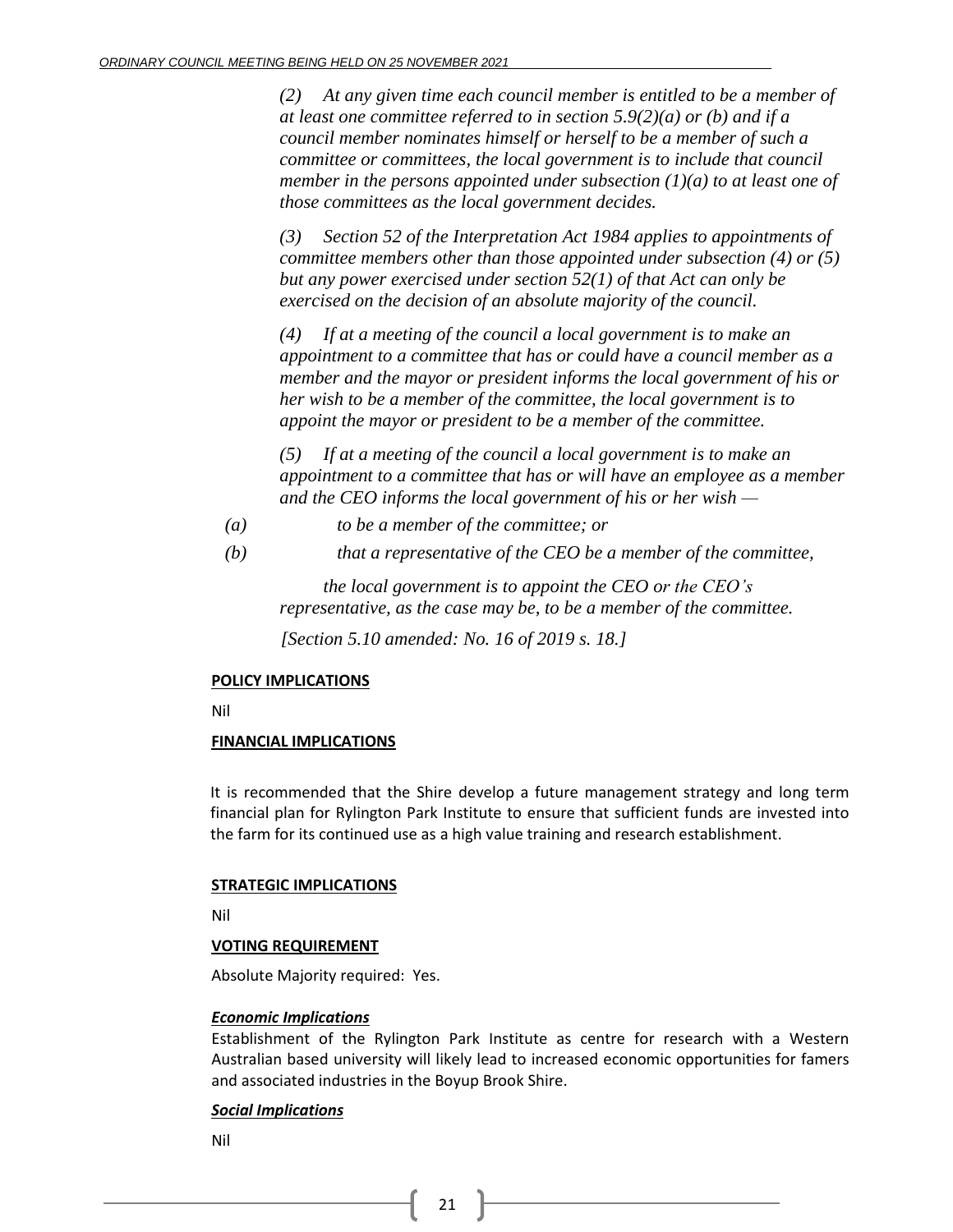#### *Environmental Implications*

Nil

#### **OFFICER RECOMMENDATION - ITEM 10.4.2**

#### **That Council resolve to:**

- 1. **Adopt the Charter of Rylington Park Institute for Agricultural Training and Research.**
- 2. **Establish the Rylington Park Committee and appoint interested Councillors to the Committee.**
- 3. **Appoint Councillors ……………, ………………, …………… and …………… to the Rylington Park Committee.**

## <span id="page-21-1"></span><span id="page-21-0"></span>**11 COMMITTEE MINUTES**

**11.1 Audit and Finance Committee Minutes – 21 October 2021**

### **OFFICER RECOMMENDATION – ITEM 11.1**

**That the unconfirmed minutes of the Audit and Finance Committee Meeting held on Thursday 21 October 2021 be received.**

### <span id="page-21-2"></span>**11.2 Local Emergency Management Committee Minutes – 3 November 2021**

### **OFFICER RECOMMENDATION – ITEM 11.2**

**That the unconfirmed minutes of the Local Emergency Management Committee held on Wednesday 3 November 2021 be received.**

## <span id="page-21-3"></span>**12 MOTION OF WHICH PREVIOUS NOTICE HAS BEEN GIVEN** Nil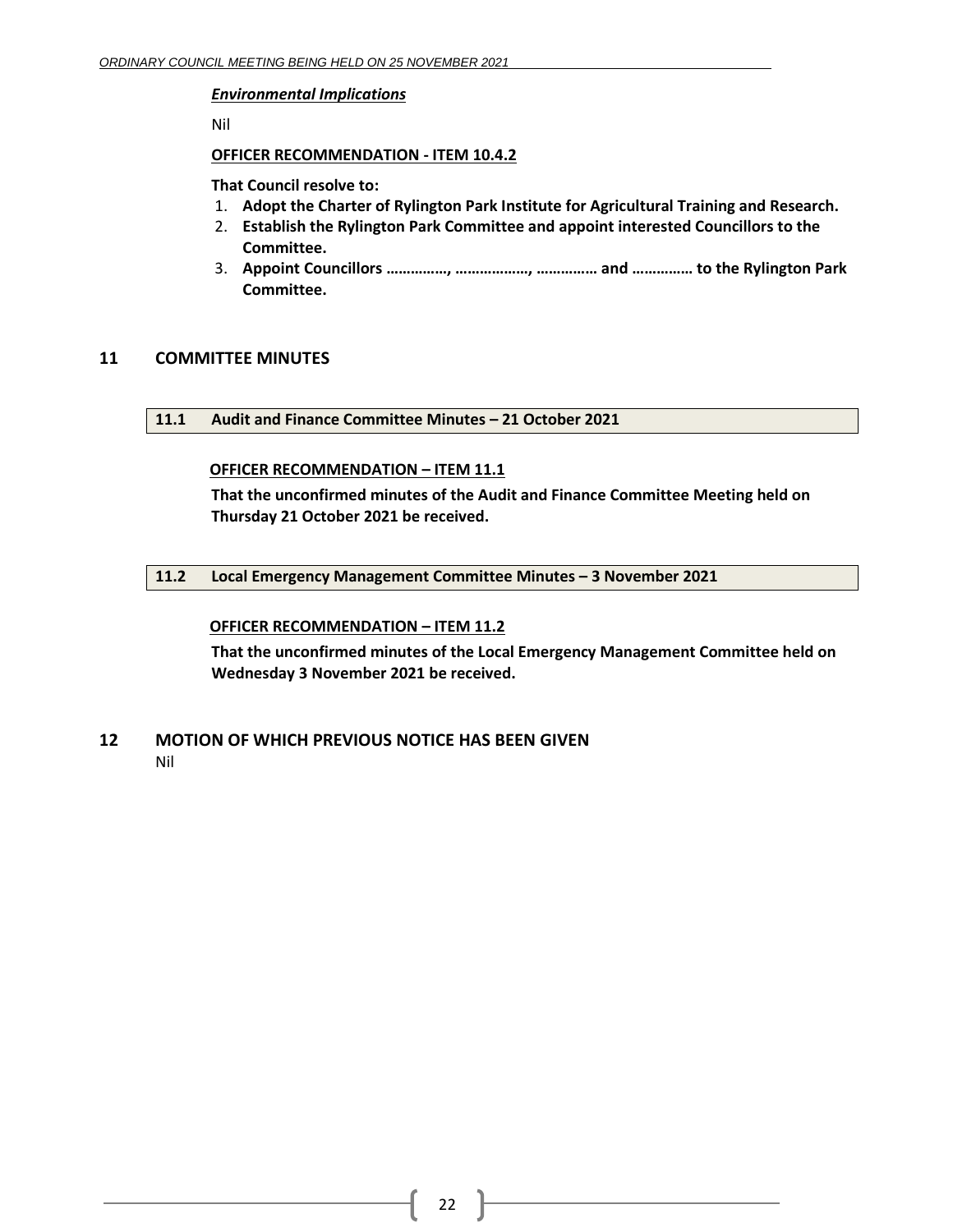## <span id="page-22-1"></span><span id="page-22-0"></span>**13 URGENT BUSINESS BY APPROVAL OF THE PRESIDENT OR A MAJORITY OF COUNCILLORS PRESENT**

#### <span id="page-22-2"></span>**13.1 Acquisition of Construction and Maintenance Materials Policy**

| Location:                              | Shire Boyup Brook                            |
|----------------------------------------|----------------------------------------------|
| Applicant:                             | N/A                                          |
| File:                                  | Policy                                       |
| <b>Disclosure of Officer Interest:</b> | None                                         |
| Date:                                  | 28 October 2021                              |
| Author:                                | Wayne Butler (Manager Works and<br>Services) |
| <b>Authorizing Officer:</b>            | Dale Putland (Chief Executive Officer)       |
| <b>Attachments:</b>                    | Yes: Proposed Acquisition of Road            |
|                                        | <b>Building Materials Policy</b>             |

#### **SUMMARY**

Council is requested to consider and adopt a new Works policy as follows:

• W.16 *Acquisition of Construction and Maintenance Materials*

Policy W . 1 6 is proposed to ensure that the Shire of Boyup Brook provides fair and equitable compensation to all landowners for the acquisition of road building materials and to formalize a procedure that has been in place for many years.

#### **BACKGROUND**

The Shire is experiencing some challenges in securing adequate gravel road building supplies from its own sources for the annual road construction and maintenance programs; this policy is a binding agreement that gives landowners confidence to work with the Shire for a mutual benefit.

### **COMMENT**

Policy W.16 has been created so when sourcing materials for construction and maintenance purposes from private land the shire will do so in consultation with the landowner or his/her authorised representative as per Schedule 3.2 of the Local Government Act 1995.

#### **CONSULTATION**

Chief Executive Officer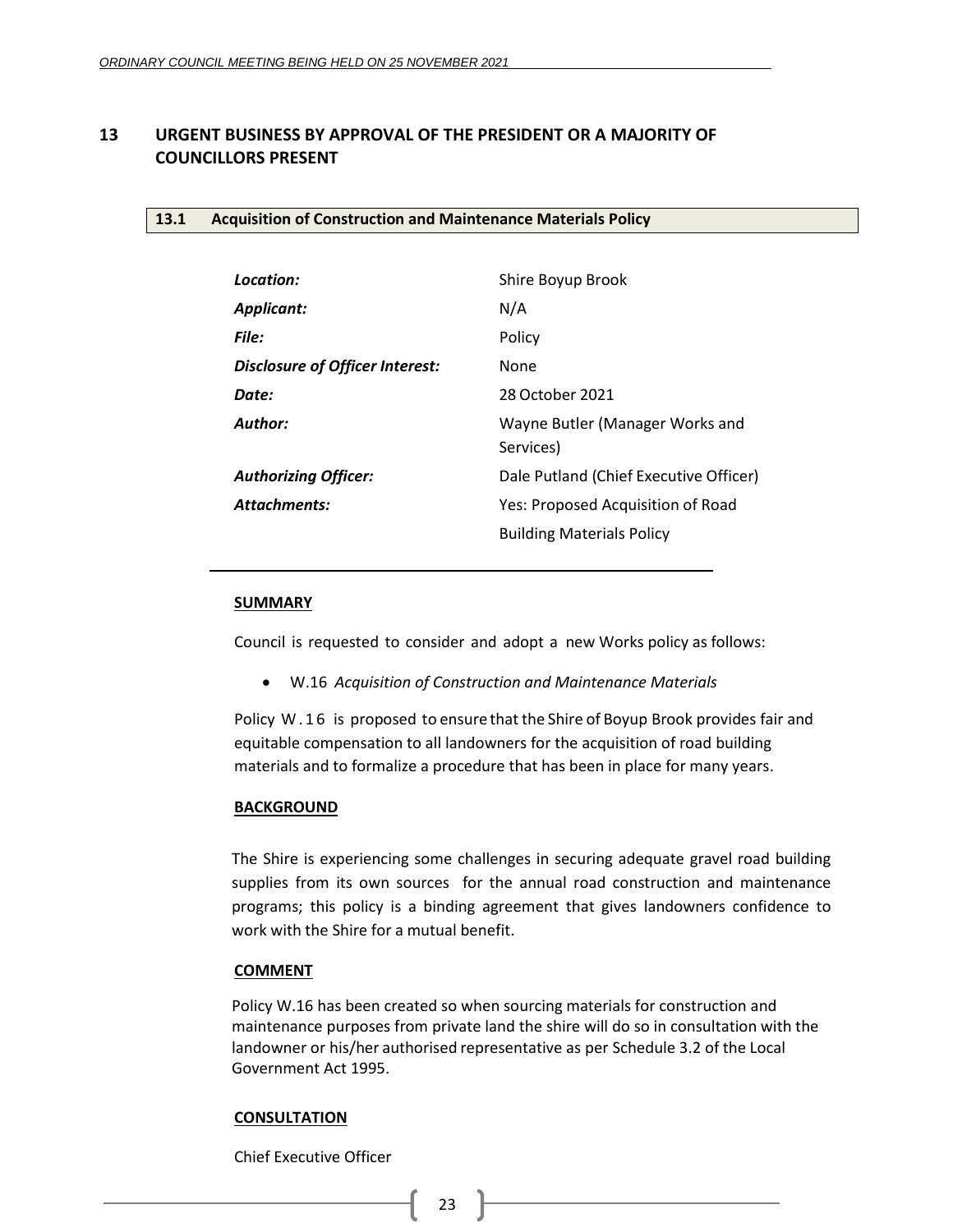Deputy Chief Executive Officer

Manager Works and Services

#### **STATUTORY OBLIGATIONS**

The Local Government Act prescribes that the role of Council includes:

A. Section 3.27 of the Local Government Act 1995 states:

*Particular things a Local Government can do on land that is not Local Government Property-*

- *1. A Local Government may, in performing its general functions, do any of the things prescribed in Schedule 3.2 even though the land in which it is done is not Local Government property and Local Government does not have consent to do it;*
- *2. Schedule 3.2 may be amended by Regulation; and*
- *3. If Schedule 3.2 expressly states that this subsection applies, subsection (1) does not authorise anything to be done on land that is being used as a site or curtilage of a building or has been developed in any other way or is cultivated.*
- B. Schedule 3.2 of the Local Government Act 1995 states: *Take from land any native growing or dead timber, earth, stone, sand or gravelthat, in its opinion, the Local Government requires for making or repairing a thoroughfare, bridge, culvert, fence or gate.*
- C. Schedule 3.6 of the Local Government Act 1995 states:

*The Local Government may] Deposit and leave on land adjoining the thoroughfare any timber, earth, stone, sand, gravel and other material that persons engaged in making or repairing a thoroughfare, bridge, culvert, fence or gate do not, in the Local Government's opinion, require.*

D. Schedule 3.22 of the Local Government Act 1995 stipulates that an owner or occupier of land is to be compensated by the Local Government for any damagessustained through the performance of its functions under this Act.

#### **POLICY IMPLICATIONS**

This item impacts no other policies.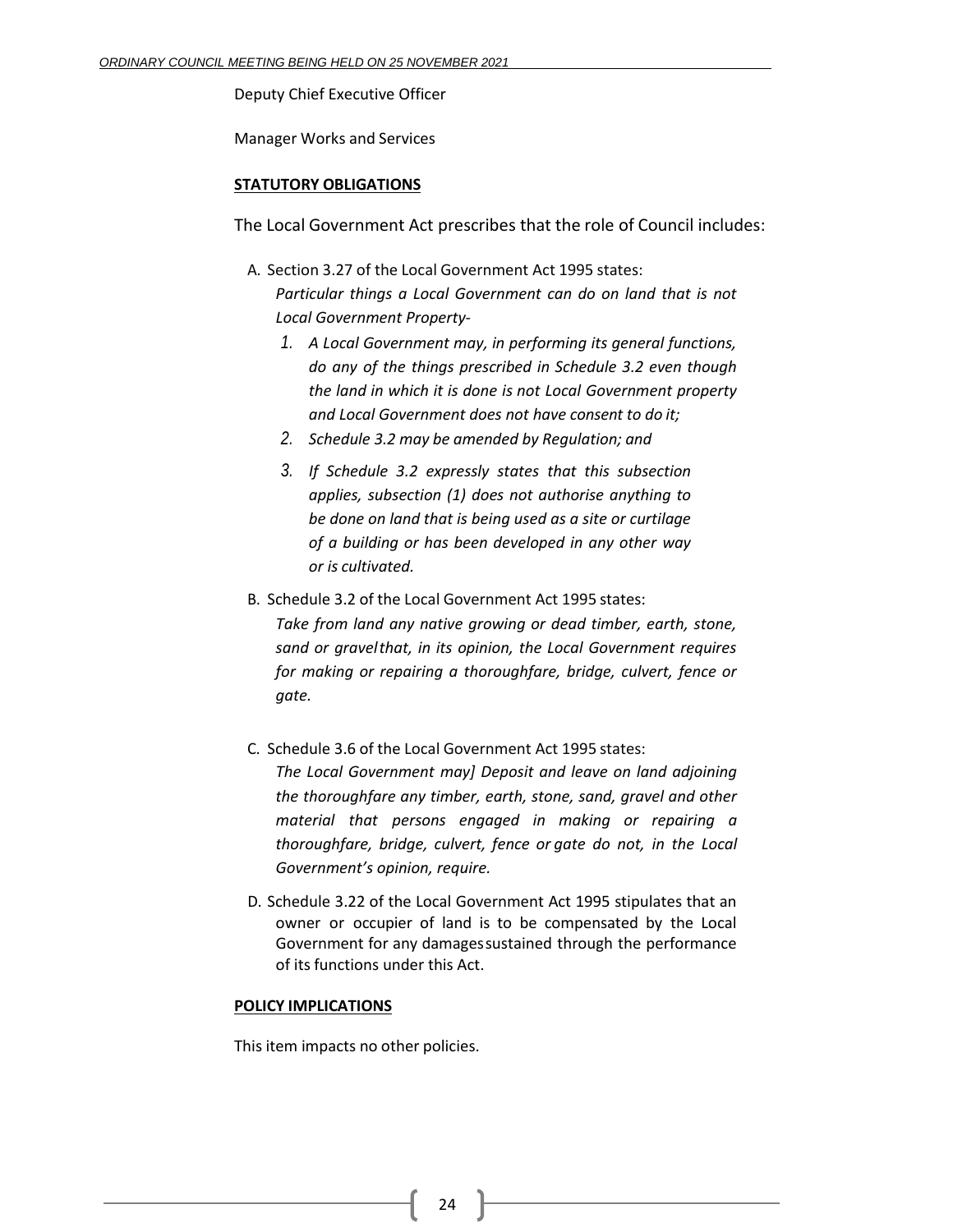#### **BUDGET/FINANCIAL IMPLICATIONS**

Landowners will be compensated for road building materials extracted from there land at a rate of \$2.50 (ex GST) per tonne and costs will be included as part of the road construction or maintenance project budget.

#### **STRATEGIC IMPLICATIONS**

Nil

#### **SUSTAINABILITY IMPLICATIONS**

N/A

#### **VOTING REQUIREMENTS**

Simple majority

### **OFFICER RECOMMENDATION – ITEM 13.1**

**That Council adopt the new** *Acquisition of Construction and Maintenance Materials* **Policy, as presented.**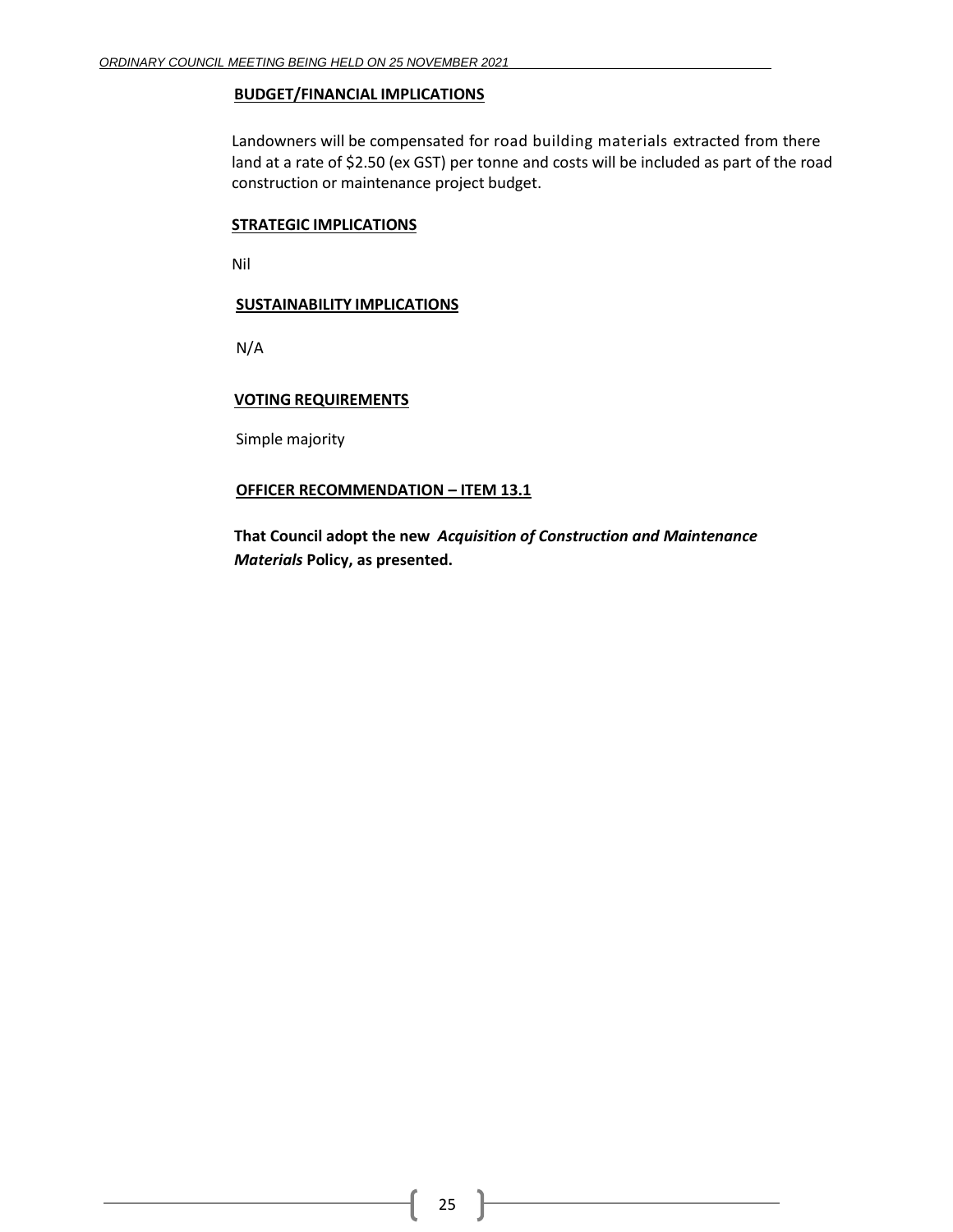#### <span id="page-25-0"></span>**13.2 CoMHAT Action Team Council Representation**

| Location:                       | N/A                                    |
|---------------------------------|----------------------------------------|
| Applicant:                      | N/A                                    |
| Disclosure of Officer Interest: | None                                   |
| Author:                         | Maria Lane – Executive Assistant       |
| <b>Authorizing Officer:</b>     | Dale Putland - Chief Executive Officer |
| <b>Attachments:</b>             | Nil                                    |
|                                 |                                        |

#### **SUMMARY**

The purpose of this report is for Council to consider the nomination of a Council member to represent the Shire on the CoMHAT Action Team. The team meet on a bi-monthly basis at 1330h at the Country Women's Association Hall on Forrest St, Boyup Brook.

#### **BACKGROUND**

In 2016, the Public Health Act 2016 was introduced to provide a modern more flexible and risk-based approach to public health regulation. Part 2, division 2 stipulates that a local government must initiate, support and manage public health planning for its district. The Shire can achieve this by partnering with key agencies and community groups who are already working to influence the health and wellbeing of the local community.

CoMHAT have been working with the Mental Health Commission and South West Community Alcohol & Drug Service to create a Community Wellbeing Plan.

#### **CONSULTATION**

CoMHAT

#### **STATUTORY OBLIGATIONS**

*Public Health Act, 2016*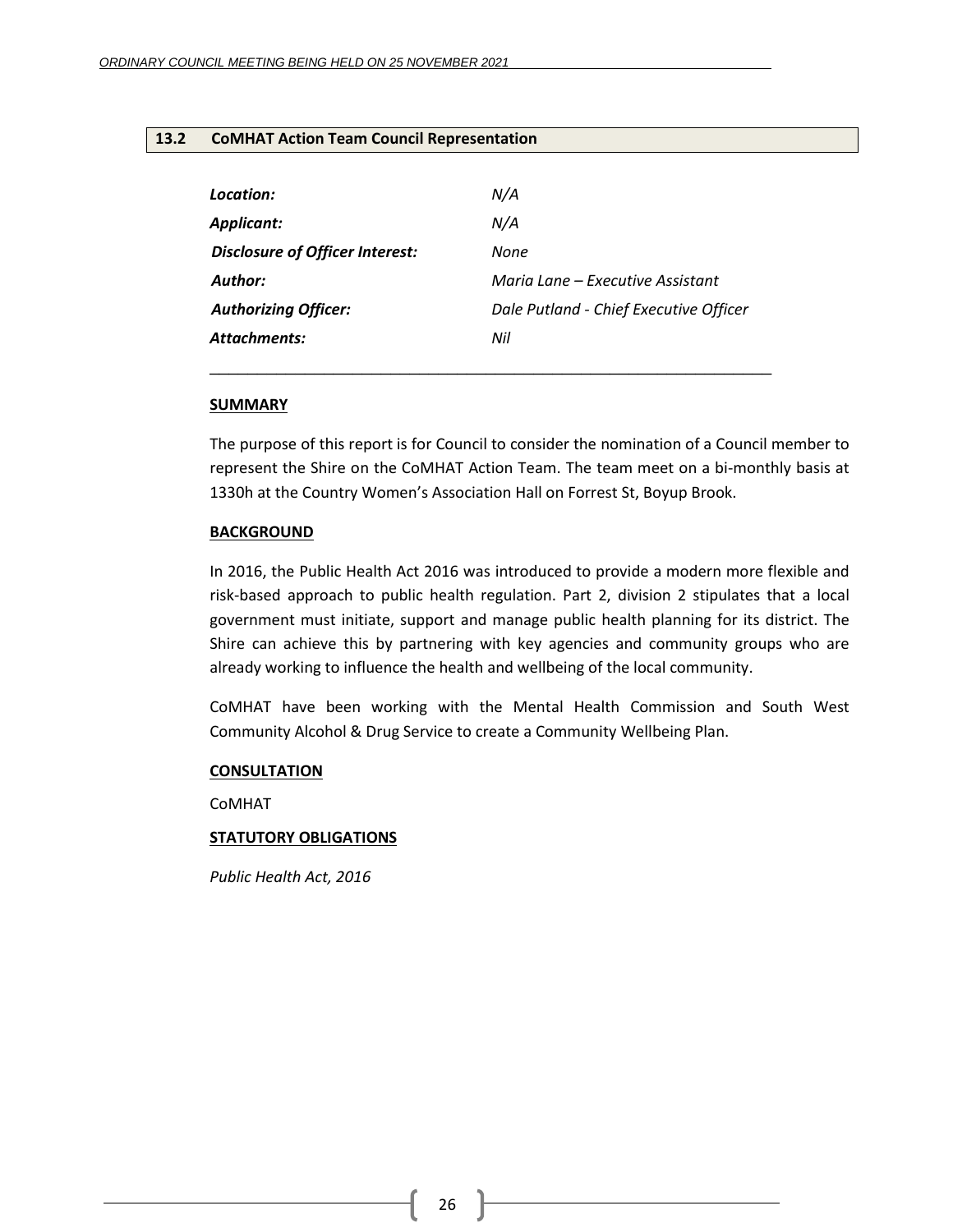Section 5.2 of the Local Government Act 1995 (the Act), has application as follows:

### 5.2. Administration of local governments

The council of a local government is to ensure that there is an appropriate structure for administering the local government.

Further, s.5.10.(1) and (4) of the Act have has application, as follows:

#### $5.10.$ Committee members, appointment of

- $(1)$ A committee is to have as its members
	- persons appointed\* by the local government to be  $(a)$ members of the committee (other than those referred to in paragraph (b)); and
	- persons who are appointed to be members of the (b) committee under subsection (4) or (5).

\* Absolute majority required.

 $(4)$ If at a meeting of the council a local government is to make an appointment to a committee that has or could have a council member as a member and the mayor or president informs the local government of his or her wish to be a member of the committee, the local government is to appoint the mayor or president to be a member of the committee.

Finally, s.5.11A.(1) and (2) of the Act also have application, as follows:

### 5.11A. Deputy committee members

 $(1)$ The local government may appoint\* a person to be a deputy of a member of a committee and may terminate such an appointment\* at any time.

\* Absolute majority required.

- (2) A person who is appointed as a deputy of a member of a committee is to be
	- if the member of the committee is a council member  $(a)$ a council member: or

#### **POLICY IMPLICATIONS**

Nil

#### **BUDGET/FINANCIAL IMPLICATIONS**

Councillor and/or Administration staff's time to attend the meetings.

### **STRATEGIC IMPLICATIONS**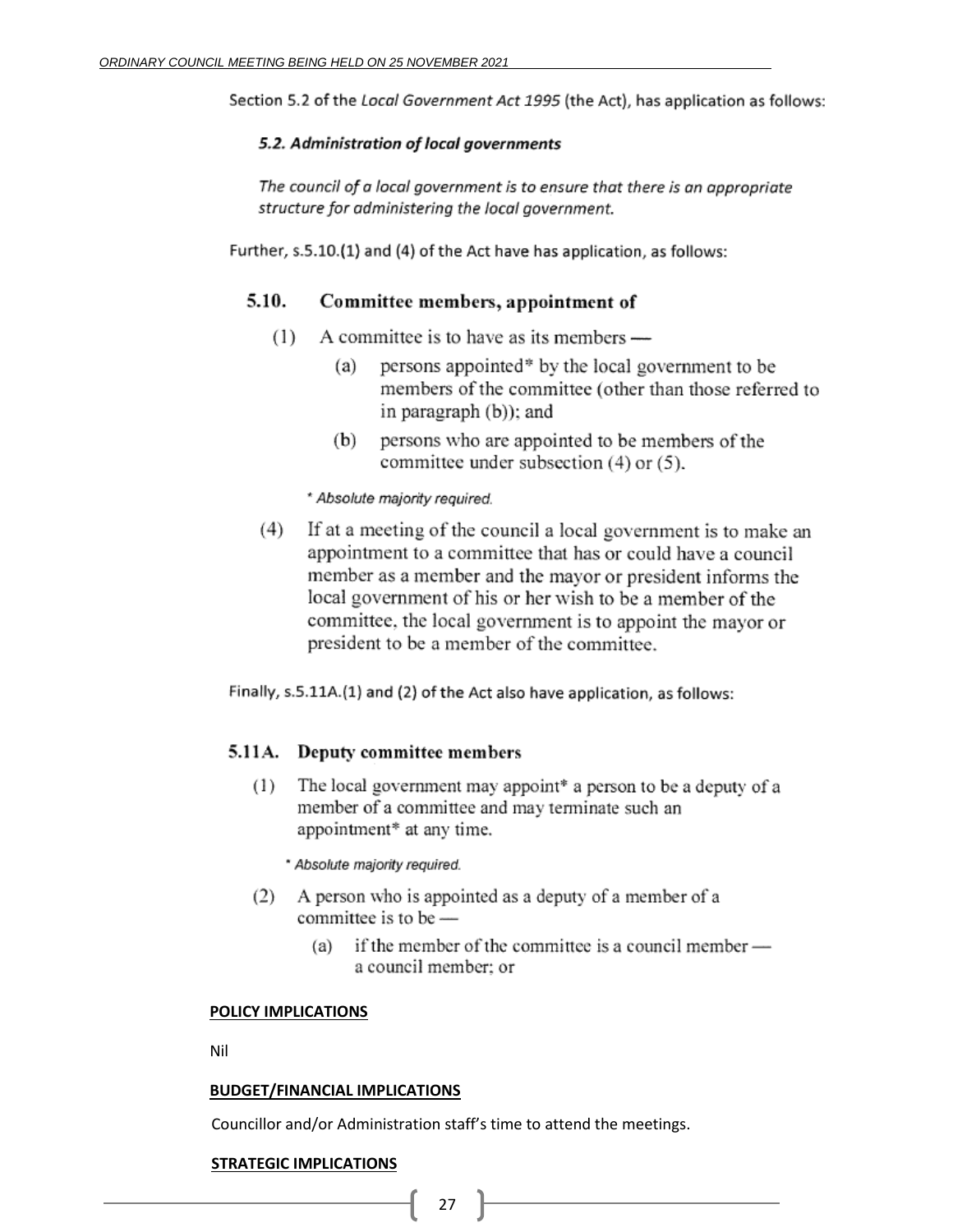Relevant excerpt from the Adopted Boyup Brook Strategic Community Plan 2021 - 2031.



- 1.1 Facilitate access to health facilities, services and programs to achieve good general and mental health wellbeing in the community
- 1.2 Provide access to community, sport and recreation facilities
- 1.3 Facilitate access to sport and recreation services and programs
- 1.4 Promote community participation, interactions and connections
- 1.5 Retain and grow population

## **SUSTAINABILITY IMPLICATIONS**

- ➢ **Environmental** There are no known significant environmental issues.
- ➢ **Economic** There are no known significant economic issues.
- ➢ **Socia**l There are no known significant social issues.

### **VOTING REQUIREMENTS**

Simple majority

### **OFFICER RECOMMENDATION – Item 13.2**

**That Council nominate a Council representative to be on the CoMHAT Action Team.**